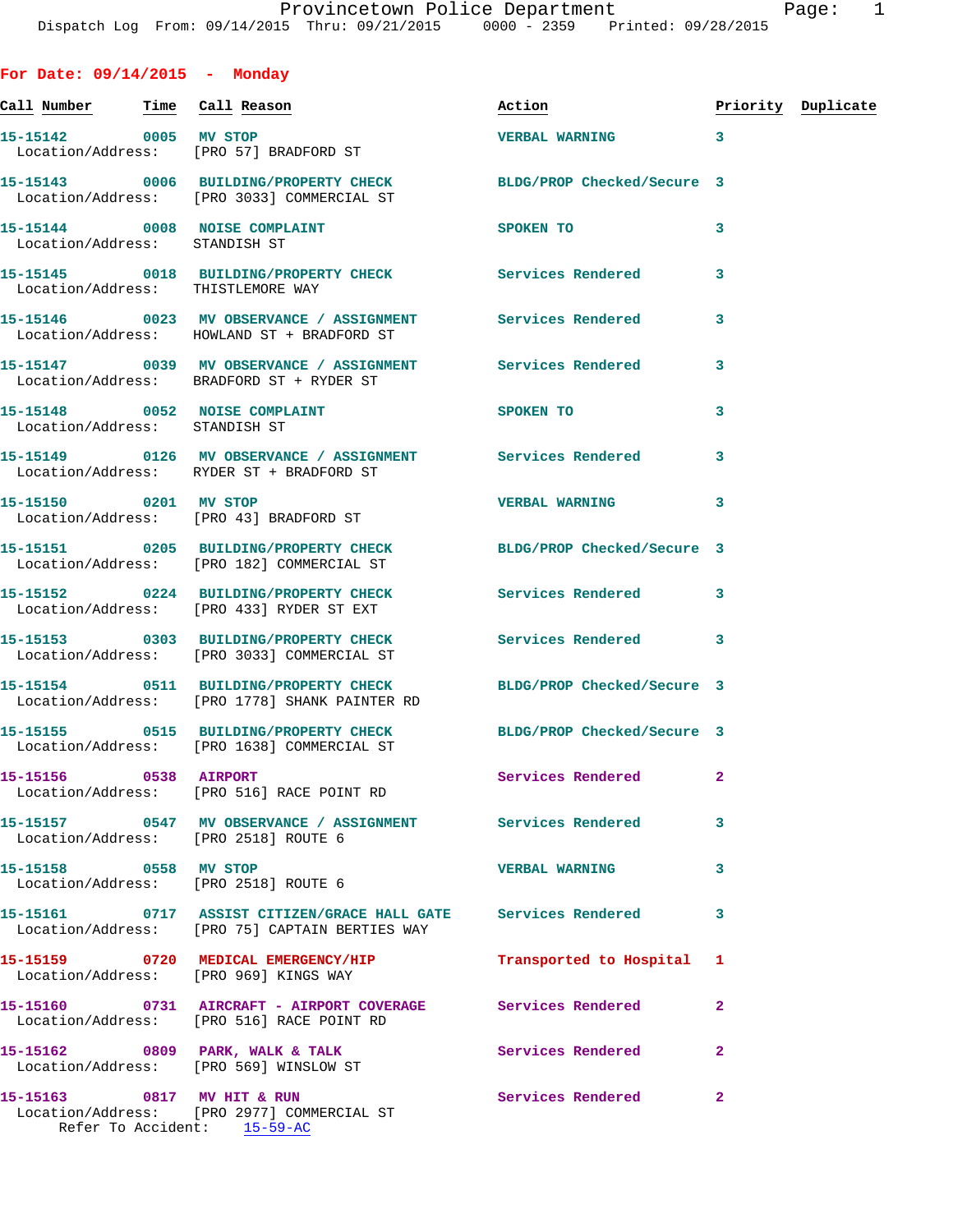|                                   | 15-15164 0820 PARKING COMPLAINT / GENERAL Services Rendered<br>Location/Address: [PRO 2543] MACMILLAN WHARF   |                            | 3              |              |
|-----------------------------------|---------------------------------------------------------------------------------------------------------------|----------------------------|----------------|--------------|
| 15-15165 0949 FOUND KEYS          | Location/Address: COMMERCIAL ST + FRANKLIN ST                                                                 | <b>Services Rendered</b>   | 3              |              |
| 15-15166 1027 FOLLOW UP           | Location/Address: [PRO 3259] MACMILLAN WHARF                                                                  | <b>FOLLOW UP</b>           | $\overline{2}$ |              |
| 15-15167 1054 MV DISABLED         | Location/Address: [PRO 2352] BRADFORD ST                                                                      | Services Rendered          | $\overline{a}$ |              |
|                                   | 15-15168 1130 ANIMAL CALL/DEAD FOX<br>Location/Address: [PRO 693] AUNT SUKEYS WAY                             | <b>Services Rendered</b>   | $\mathbf{2}$   |              |
|                                   | 15-15169 1151 FOUND HARBOR HOTEL KEYS Services Rendered<br>Location/Address: [PRO 3430] COMMERCIAL ST         |                            | 3              |              |
|                                   | 15-15170 1258 FOLLOW UP<br>Location/Address: [PRO 3296] SHANK PAINTER RD                                      | Services Rendered          | $\mathbf{2}$   |              |
|                                   | 15-15171 1342 ASSIST CITIZEN/NEIGHBOR PROBS Services Rendered<br>Location/Address: [PRO 916] FISHBURN CT      |                            | 3              |              |
|                                   | 15-15172 1358 ANIMAL CALL/LOOSE BLACK DOG Unfounded<br>Location/Address: CONWELL ST + CEMETERY RD             |                            | $\overline{2}$ |              |
| Location/Address: THISTLEMORE WAY | 15-15174 1523 BUILDING/PROPERTY CHECK BLDG/PROP Checked/Secure 3                                              |                            |                |              |
| Location/Address: BRADFORD ST     | 15-15175 1531 MV OBSERVANCE / ASSIGNMENT Services Rendered                                                    |                            | 3              |              |
| 15-15176    1538 MV STOP          | Location/Address: [PRO 56] BRADFORD ST                                                                        | <b>VERBAL WARNING</b>      | 3              |              |
|                                   | 15-15177 1603 BUILDING/PROPERTY CHECK BLDG/PROP Checked/Secure 3<br>Location/Address: [PRO 519] RACE POINT RD |                            |                |              |
|                                   | 15-15178 1615 PARK, WALK & TALK<br>Location/Address: [PRO 105] COMMERCIAL ST                                  | Services Rendered          | $\mathbf{2}$   |              |
|                                   | 15-15180 1728 FOUND BAG W/ CLOTHING/RETURNED Services Rendered<br>Location/Address: [PRO 3096] COMMERCIAL ST  |                            | 3              |              |
|                                   | 15-15182 1803 SUSPICIOUS ACTIVITY<br>Location/Address: [PRO 29] BRADFORD ST                                   | Could Not Locate           | $\mathbf{2}$   |              |
|                                   | 15-15183 1815 LOST LICENSE AND CHECKBOOK Services Rendered<br>Location/Address: [PRO 1989] COMMERCIAL ST      |                            | 3              |              |
|                                   | 15-15184 1928 ASSIST CITIZEN<br>Location/Address: [PRO 2777] COMMERCIAL ST                                    | Services Rendered          | 3              |              |
|                                   | 15-15185 1937 BUILDING/PROPERTY CHECK<br>Location/Address: [PRO 2898] JEROME SMITH RD                         | BLDG/PROP Checked/Secure 3 |                |              |
|                                   | 15-15187 1947 BUILDING/PROPERTY CHECK<br>Location/Address: [PRO 3033] COMMERCIAL ST                           | BLDG/PROP Checked/Secure 3 |                |              |
| Location/Address: COMMERCIAL ST   | 15-15186 1950 BUILDING/PROPERTY CHECK BLDG/PROP Checked/Secure 3                                              |                            |                |              |
|                                   | 15-15188 2014 LOST WALLET<br>Location/Address: [PRO 3746] BRADFORD ST EXT                                     | <b>Services Rendered</b>   | 3              |              |
| 15-15189 2137 BAR CHECK           | Location/Address: [PRO 178] COMMERCIAL ST                                                                     | Services Rendered          | $\overline{a}$ |              |
|                                   | 15-15190 2154 FOUND WALLET/RETURNED                                                                           | Services Rendered          | 3 <sub>1</sub> | $\mathbf{1}$ |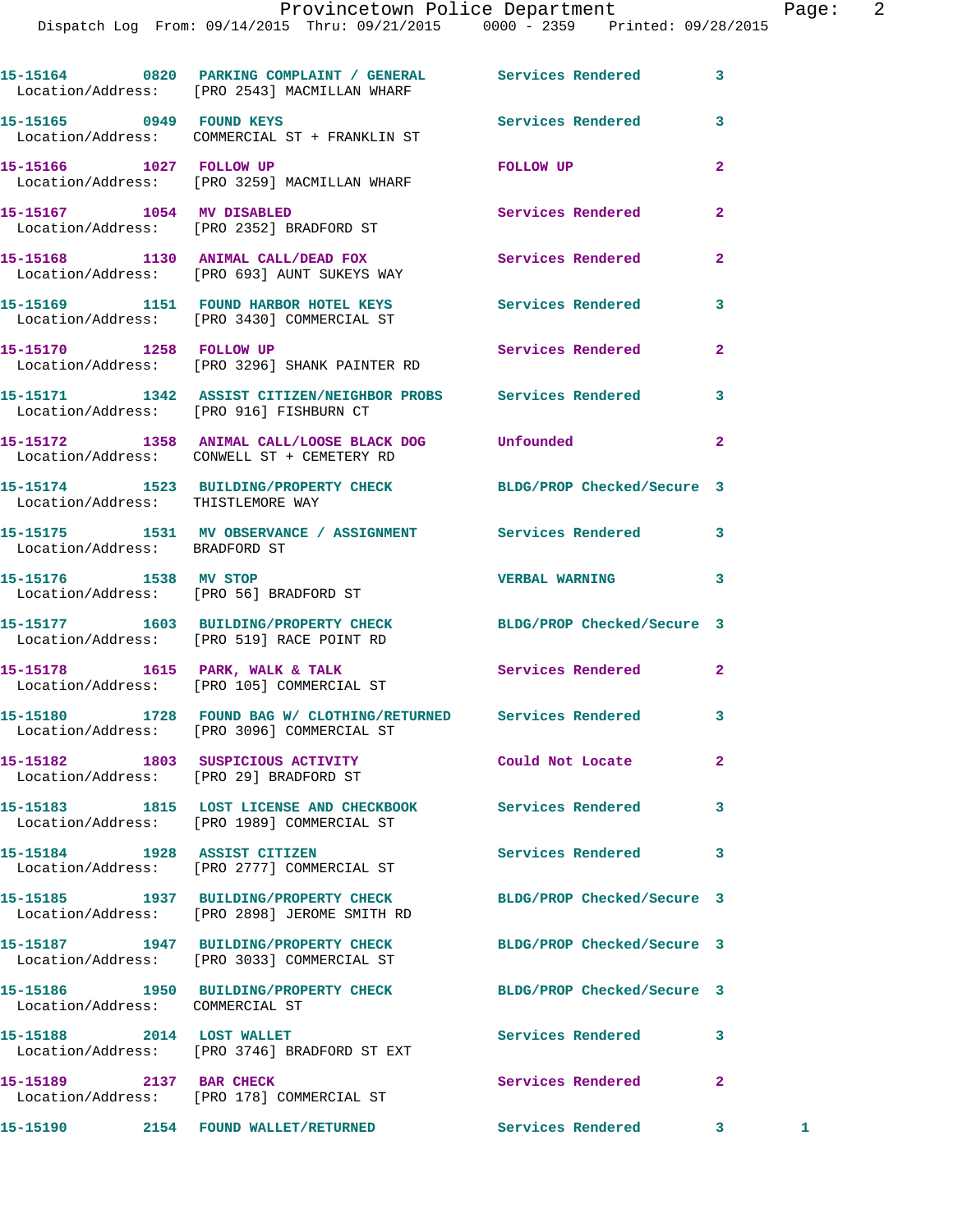|                                  |                                                                                     | Provincetown Police Department                                                                             | Page:             | $\mathsf{3}$ |
|----------------------------------|-------------------------------------------------------------------------------------|------------------------------------------------------------------------------------------------------------|-------------------|--------------|
|                                  |                                                                                     | Dispatch Log From: 09/14/2015 Thru: 09/21/2015 0000 - 2359 Printed: 09/28/2015                             |                   |              |
|                                  | Location/Address: [PRO 542] SHANK PAINTER RD                                        |                                                                                                            |                   |              |
|                                  | 15-15191 2238 ALARM - GENERAL<br>Location/Address: [PRO 2140] COMMERCIAL ST         | <b>Unfounded</b><br>$\mathbf{1}$                                                                           |                   |              |
|                                  | 15-15192 2313 LOBBY TRAFFIC<br>Location/Address: [PRO 542] SHANK PAINTER RD         | Services Rendered 3                                                                                        | 29                |              |
|                                  | Location/Address: [PRO 182] COMMERCIAL ST                                           | 15-15193 2320 BUILDING/PROPERTY CHECK BLDG/PROP Checked/Secure 3                                           |                   |              |
| 15-15194 2329 BAR CHECK          | Location/Address: [PRO 2605] COMMERCIAL ST                                          | Services Rendered 2                                                                                        |                   |              |
|                                  | Location/Address: [PRO 2109] THISTLEMORE                                            | 15-15196 2337 BUILDING/PROPERTY CHECK BLDG/PROP Checked/Secure 3                                           |                   |              |
|                                  | Location/Address: [PRO 1646] WINSLOW ST                                             | 15-15195 2339 BUILDING/PROPERTY CHECK BLDG/PROP Checked/Secure 3                                           |                   |              |
|                                  |                                                                                     | 15-15197  2355 MV OBSERVANCE / ASSIGNMENT Services Rendered 3<br>Location/Address: ROUTE 6 + SANDY HILL LN |                   |              |
| Location/Address: BRADFORD ST    |                                                                                     | 15-15198 2355 ILLEGAL DUMPING BLDG/PROP Checked/Secure 2                                                   | 1                 |              |
| For Date: $09/15/2015$ - Tuesday |                                                                                     |                                                                                                            |                   |              |
|                                  | 15-15199 0006 B & E BURGLARY<br>Location/Address: [PRO 1916] COURT ST               | Services Rendered 2                                                                                        |                   |              |
|                                  | 15-15200 0023 BONFIRE<br>Location/Address: [PRO 2499] RACE POINT RD                 | Taken/Referred to Other 1                                                                                  |                   |              |
|                                  | Location/Address: RACE POINT RD + SEASHORE PARK DR                                  | 15-15201 0031 MV OBSERVANCE / ASSIGNMENT Services Rendered<br>3                                            |                   |              |
|                                  | Location/Address: [PRO 433] RYDER ST EXT                                            | 15-15202 0104 BUILDING/PROPERTY CHECK BLDG/PROP Checked/Secure 3                                           |                   |              |
| Location/Address: STANDISH ST    | 15-15203 0112 NOISE COMPLAINT                                                       | SPOKEN TO<br>-3                                                                                            |                   |              |
|                                  | 15-15204 0409 BOAT/PROPERTY DAMAGE<br>Location/Address: [PRO 3259] MACMILLAN WHARF  | SPOKEN TO<br>$\mathbf{2}$                                                                                  | 1                 |              |
|                                  | Location/Address: [PRO 530] SHANK PAINTER RD                                        | 15-15205 0425 BUILDING/PROPERTY CHECK BLDG/PROP Checked/Secure 3                                           |                   |              |
|                                  | 15-15206 0535 BUILDING/PROPERTY CHECK<br>Location/Address: [PRO 3033] COMMERCIAL ST | <b>Services Rendered</b><br>3                                                                              |                   |              |
|                                  | 15-15207 0611 AIRPORT COVERAGE<br>Location/Address: [PRO 516] RACE POINT RD         | Services Rendered                                                                                          | $\mathbf{2}$<br>3 |              |
| 15-15208 0613 MV STOP            | Location/Address: [PRO 3313] STANDISH ST                                            | <b>VERBAL WARNING</b><br>3                                                                                 |                   |              |
|                                  | 15-15209 0619 BUILDING/PROPERTY CHECK<br>Location/Address: [PRO 1638] COMMERCIAL ST | BLDG/PROP Checked/Secure 3                                                                                 |                   |              |
|                                  | 15-15210 0733 BUILDING/PROPERTY CHECK<br>Location/Address: [PRO 3303] STANDISH ST   | BLDG/PROP Checked/Secure 3                                                                                 |                   |              |
| Location/Address: COMMERCIAL ST  | 15-15211 0749 FALL/TRANSPORT                                                        | Transported to Hospital 1                                                                                  |                   |              |
|                                  | 15-15212 0816 AT SCHOOL<br>Location/Address: [PRO 569] WINSLOW ST                   | <b>Services Rendered</b>                                                                                   | 3                 |              |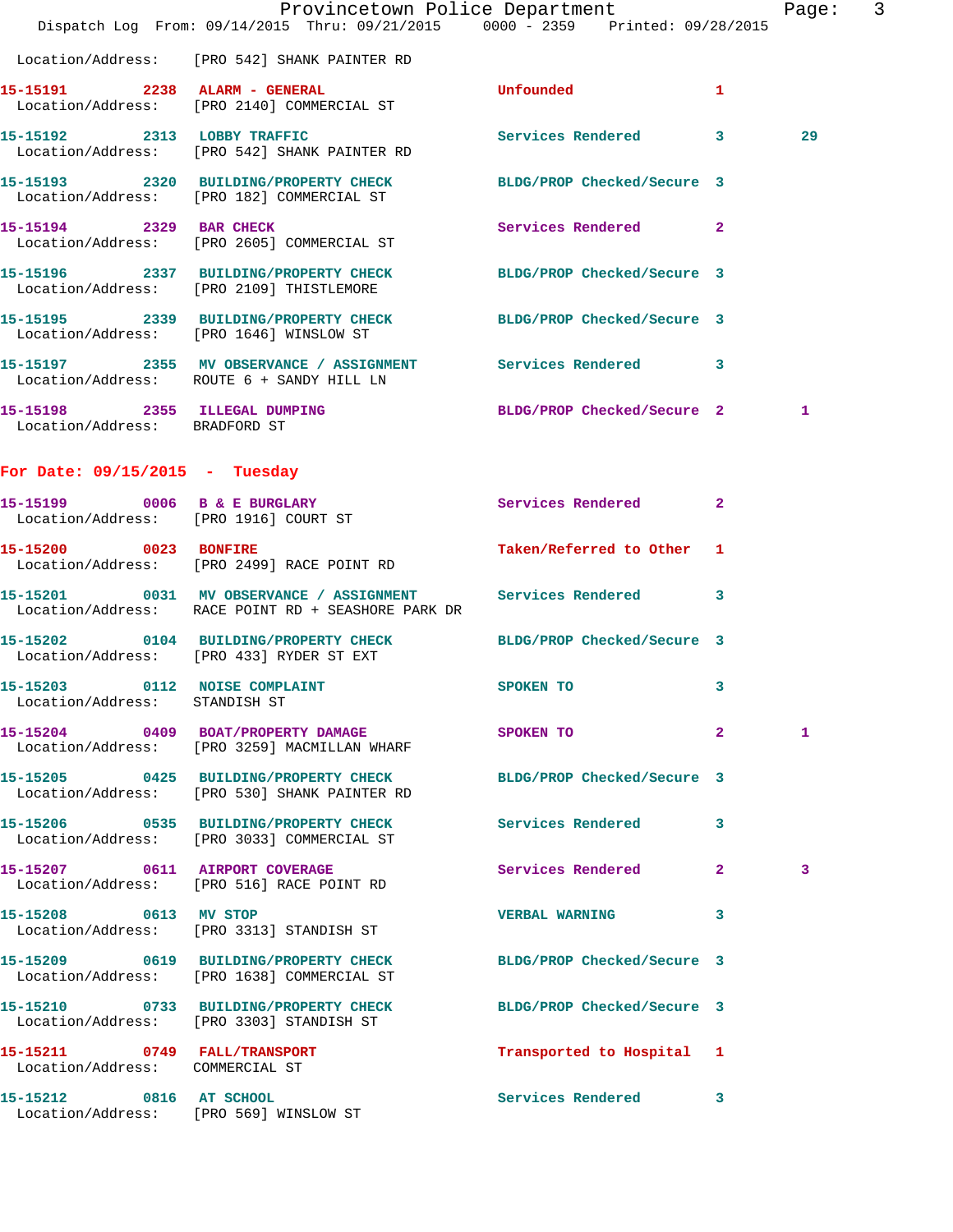|                                                                      | Dispatch Log From: 09/14/2015 Thru: 09/21/2015 0000 - 2359 Printed: 09/28/2015                                 | Provincetown Police Department |                | Page: $4$ |  |
|----------------------------------------------------------------------|----------------------------------------------------------------------------------------------------------------|--------------------------------|----------------|-----------|--|
|                                                                      | 15-15213 0840 DOT/BACK PAIN<br>Location/Address: [PRO 440] HARRY KEMP WAY                                      | Transported to Hospital 1      |                |           |  |
|                                                                      | 15-15214 0842 TREE TRIMMING<br>Location/Address: [PRO 1282] BANGS ST                                           | No Action Required 3           |                |           |  |
| 15-15215 0901 CITATION SPEED<br>Location/Address: [PRO 2513] ROUTE 6 |                                                                                                                | Citation/Warning Issued 3      |                |           |  |
|                                                                      | 15-15216 0904 COURT RUN<br>Location/Address: [PRO 542] SHANK PAINTER RD                                        | Services Rendered              | 3              |           |  |
|                                                                      | 15-15217 0918 DOT CHEST PAINS<br>Location/Address: [PRO 440] HARRY KEMP WAY                                    | PATIENT REFUSAL                | $\mathbf{1}$   |           |  |
| Location/Address: [PRO 2513] ROUTE 6                                 | 15-15218 0923 VERBAL SPEED                                                                                     | <b>VERBAL WARNING</b>          | 3              |           |  |
|                                                                      | 15-15220 0939 REASSURANCE CHECK<br>Location/Address: [PRO 710] BRADFORD ST                                     | Services Rendered              | 3              |           |  |
|                                                                      | 15-15221 1006 BUILDING/PROPERTY CHECK BLDG/PROP Checked/Secure 3<br>Location/Address: [PRO 105] COMMERCIAL ST  |                                |                |           |  |
|                                                                      | 15-15222 1016 TRAFFIC PROBLEM<br>Location/Address: [PRO 1320] COMMERCIAL ST                                    | Services Rendered 3            |                |           |  |
|                                                                      | 15-15223 1024 VERBAL BRAKE LIGHTS<br>Location/Address: [PRO 106] COMMERCIAL ST                                 | <b>VERBAL WARNING</b>          | 3              |           |  |
|                                                                      | 15-15224 1032 PARKED MV COMPLAINT Services Rendered<br>Location/Address: [PRO 526] RYDER ST EXT                |                                | $\overline{a}$ |           |  |
|                                                                      | 15-15228 1217 VERBAL/OBSTRUCTING TRAFFIC VERBAL WARNING<br>Location/Address: HANCOCK ST + BRADFORD ST          |                                | $\mathbf{2}$   |           |  |
| Refer To Accident: 15-63-AC                                          | 15-15229 1239 MV ACCIDENT/INJURY<br>Location/Address: [PRO 3231] BRADFORD ST<br>Refer To Summons: 15-272-AR    | Services Rendered              | $\mathbf{1}$   |           |  |
| 15-15230 1246 DIABETIC CALL                                          | Location/Address: [PRO 106] COMMERCIAL ST                                                                      | Services Rendered 1            |                |           |  |
| Location/Address: COMMERCIAL ST                                      | 15-15231 1313 SERVE HARASSMENT ORDER Services Rendered                                                         |                                | $\mathbf{2}$   |           |  |
| 15-15232 1344 SERVE WARRANT<br>Location/Address: [PRO 3086] COURT ST | Refer To Arrest: 15-270-AR                                                                                     | Arrest(s) Made                 | 3              |           |  |
|                                                                      | 15-15233 1453 911 GENERAL/HANGUP<br>Location/Address: [PRO 3157] MEADOW RD                                     | Services Rendered              | $\mathbf{1}$   |           |  |
|                                                                      | 15-15234 1454 ASSIST CITIZEN<br>Location/Address: [PRO 2206] COMMERCIAL ST                                     | Services Rendered              | 3              |           |  |
| 15-15235    1502    SERVE WARRANT                                    | Location/Address: [PRO 542] SHANK PAINTER RD<br>Refer To Arrest: 15-271-AR                                     | Arrest(s) Made                 | 3              |           |  |
| 15-15237 1635 COMPLAINT                                              | Location/Address: [PRO 3801] COMMERCIAL ST                                                                     | <b>Services Rendered</b>       | 3              |           |  |
|                                                                      | 15-15238 1655 PARK, WALK & TALK 1999 Services Rendered<br>Location/Address: [PRO 2865] COMMERCIAL ST           |                                | $\mathbf{2}$   |           |  |
|                                                                      | 15-15239 1655 MEDICAL EMERGENCY/LIFT ASSIST Services Rendered<br>Location/Address: [PRO 3670] SHANK PAINTER RD |                                | 1              |           |  |
|                                                                      | $15-15240$ 1658 ANIMAL CALL/DOG IN M/V                                                                         | Services Rendered              | $\mathbf{2}$   |           |  |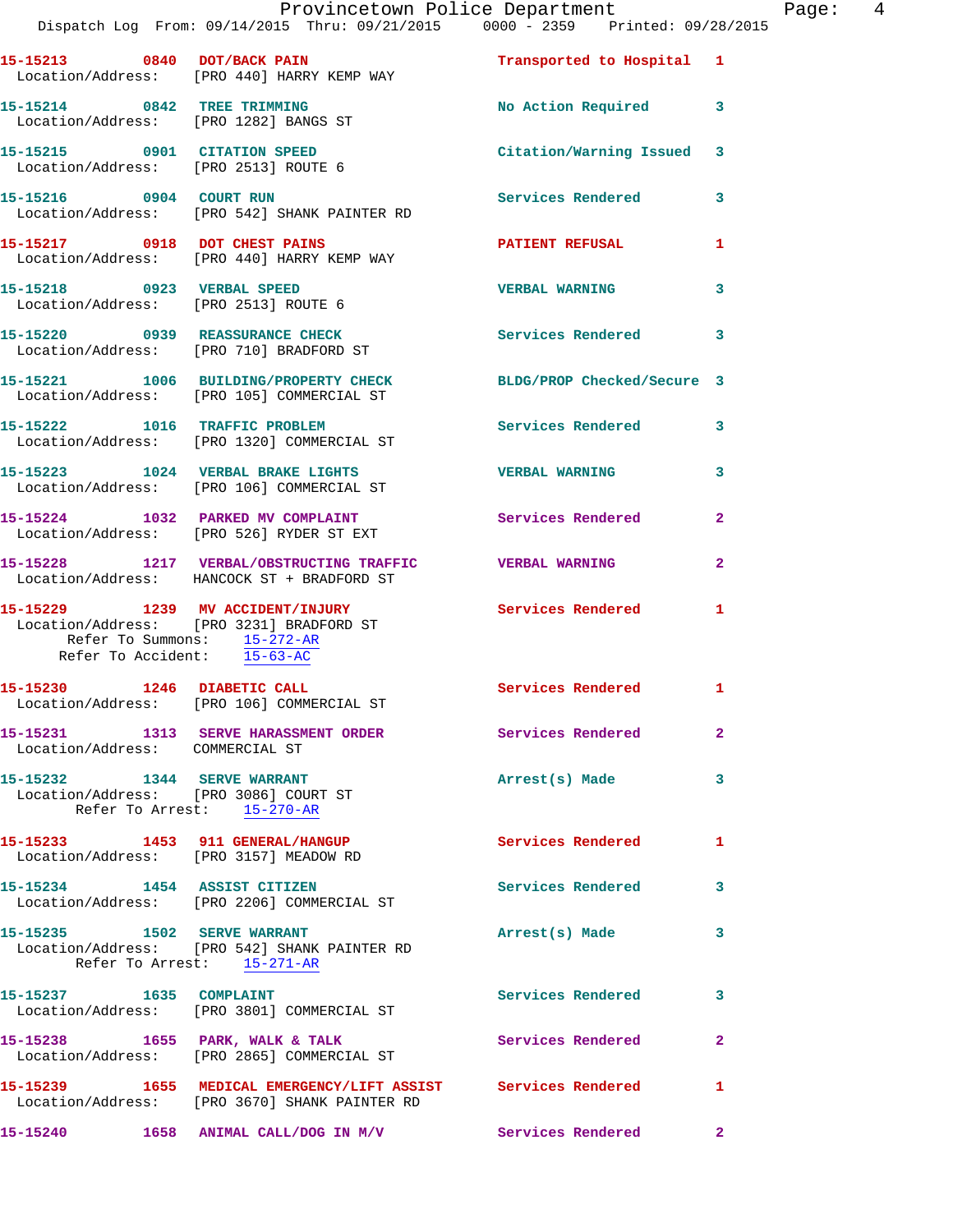|                                                                     | Dispatch Log From: 09/14/2015 Thru: 09/21/2015 0000 - 2359 Printed: 09/28/2015                                 | Provincetown Police Department |              | Page: | 5 |
|---------------------------------------------------------------------|----------------------------------------------------------------------------------------------------------------|--------------------------------|--------------|-------|---|
|                                                                     | Location/Address: [PRO 116] COMMERCIAL ST                                                                      |                                |              |       |   |
| 15-15241 1853 FOUND WALLET                                          | Location/Address: [PRO 269] COMMERCIAL ST                                                                      | Services Rendered 3            |              |       |   |
|                                                                     | 15-15242 1905 PARK, WALK & TALK<br>Location/Address: [PRO 105] COMMERCIAL ST                                   | Services Rendered              | $\mathbf{2}$ |       |   |
|                                                                     | 15-15245 1956 BELONGINGS RETURNED<br>Location/Address: [PRO 542] SHANK PAINTER RD                              | Services Rendered 2            |              | 1     |   |
|                                                                     | 15-15246 2125 BUILDING/PROPERTY CHECK<br>Location/Address: [PRO 3033] COMMERCIAL ST                            | BLDG/PROP Checked/Secure 3     |              |       |   |
| 15-15247 2206 BAR CHECK                                             | Location/Address: [PRO 3726] CARVER ST                                                                         | Services Rendered 2            |              |       |   |
| 15-15248 2219 FOUND WALLET<br>Location/Address: [PRO 625] DEWEY AVE |                                                                                                                | Services Rendered              | 3            |       |   |
|                                                                     | 15-15249 2244 BUILDING/PROPERTY CHECK<br>Location/Address: [PRO 1952] COMMERCIAL ST                            | BLDG/PROP Checked/Secure 3     |              |       |   |
|                                                                     | 15-15250 2301 SUSPICIOUS ACTIVITY<br>Location/Address: [PRO 2483] COMMERCIAL ST                                | <b>Services Rendered</b>       | $\mathbf{2}$ |       |   |
| 15-15251 2314 LOBBY TRAFFIC                                         | Location/Address: [PRO 542] SHANK PAINTER RD                                                                   | Services Rendered 3            |              | 30    |   |
| 15-15252 2326 COMPLAINT                                             | Location/Address: [PRO 3523] BRADFORD ST                                                                       | Taken/Referred to Other 3      |              |       |   |
|                                                                     | 15-15253 2359 BUILDING/PROPERTY CHECK<br>Location/Address: [PRO 2206] COMMERCIAL ST                            | Services Rendered 3            |              |       |   |
| For Date: $09/16/2015$ - Wednesday                                  |                                                                                                                |                                |              |       |   |
|                                                                     | 15-15254 0023 NOISE COMPLAINT<br>Location/Address: [PRO 2204] COMMERCIAL ST                                    | SPOKEN TO                      | 3            |       |   |
|                                                                     | 15-15256 0026 MV OBSERVANCE / ASSIGNMENT Services Rendered 3<br>Location/Address: [PRO 2489] BRADFORD ST       |                                |              |       |   |
| 15-15255 0027 COMPLAINT<br>Location/Address: COURT ST               |                                                                                                                | Services Rendered 3            |              |       |   |
| 15-15257 0036 ASSAULT                                               | Location/Address: [PRO 2161] COMMERCIAL ST                                                                     | Services Rendered 1            |              |       |   |
|                                                                     | 15-15258 0206 NOISE COMPLAINT<br>Location/Address: [PRO 99] COMMERCIAL ST                                      | Unfounded                      | 3            |       |   |
| Location/Address: COMMERCIAL ST                                     | 15-15259 0224 BUILDING/PROPERTY CHECK BLDG/PROP Checked/Secure 3                                               |                                |              |       |   |
|                                                                     | 15-15260 0227 BUILDING/PROPERTY CHECK BLDG/PROP Checked/Secure 3<br>Location/Address: [PRO 433] RYDER ST EXT   |                                |              |       |   |
|                                                                     | 15-15261 0524 BUILDING/PROPERTY CHECK Services Rendered 3<br>Location/Address: [PRO 2483] COMMERCIAL ST        |                                |              |       |   |
|                                                                     | 15-15262 0528 BUILDING/PROPERTY CHECK<br>Location/Address: [PRO 1778] SHANK PAINTER RD                         | BLDG/PROP Checked/Secure 3     |              |       |   |
|                                                                     | 15-15263 0714 BUILDING/PROPERTY CHECK BLDG/PROP Checked/Secure 3<br>Location/Address: [PRO 3033] COMMERCIAL ST |                                |              |       |   |
|                                                                     | 15-15264 0717 BUILDING/PROPERTY CHECK Services Rendered 3<br>Location/Address: [PRO 3259] MACMILLAN WHARF      |                                |              |       |   |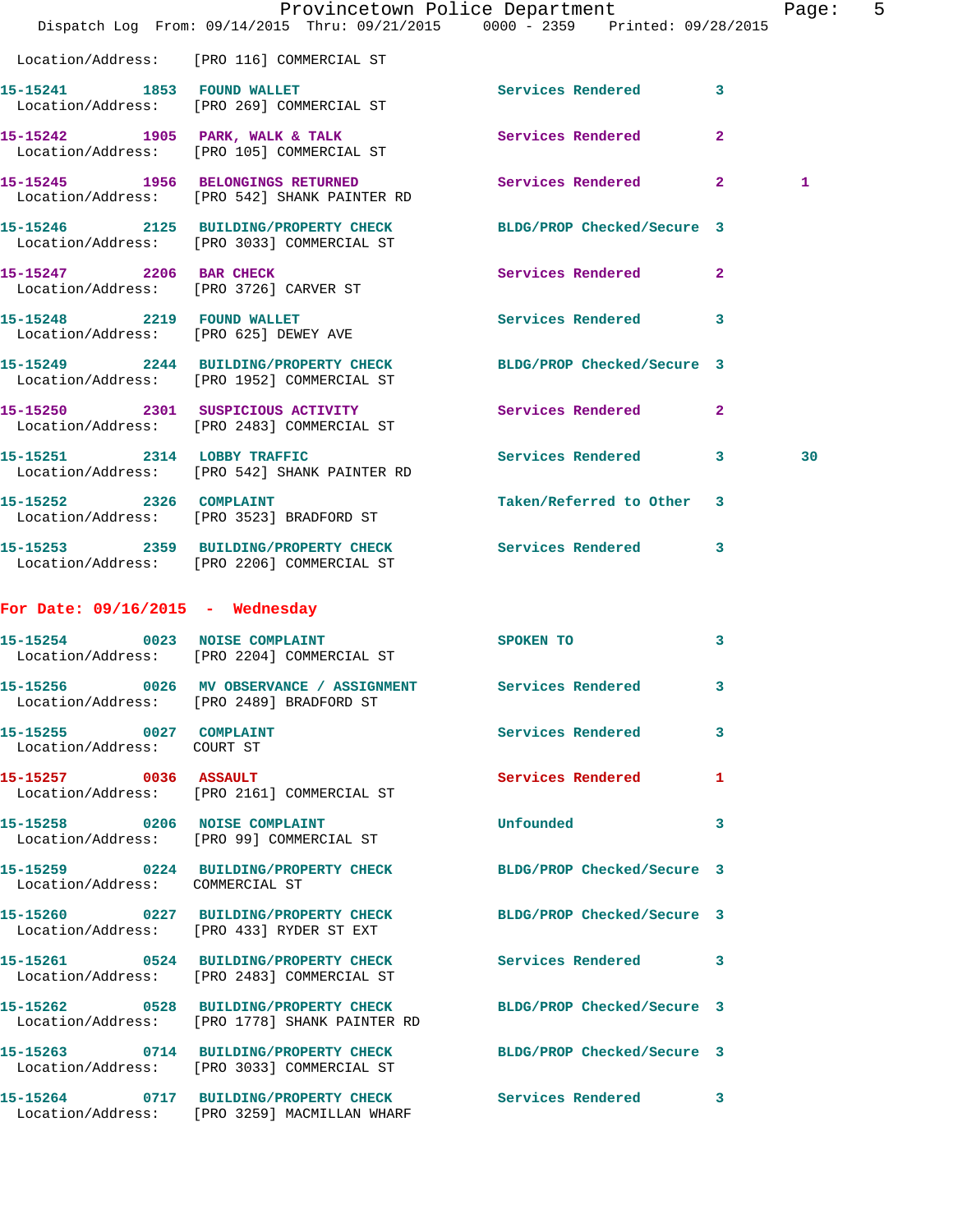|                                       | Provincetown Police Department The Page: 6<br>Dispatch Log From: 09/14/2015 Thru: 09/21/2015 0000 - 2359 Printed: 09/28/2015 |                           |                |  |
|---------------------------------------|------------------------------------------------------------------------------------------------------------------------------|---------------------------|----------------|--|
|                                       | 15-15265 0746 MV STOP<br>Location/Address: HOWLAND ST + BRADFORD ST                                                          | No Action Required 3      |                |  |
| Location/Address: [PRO 3287] ROUTE 6  | 15-15266 0809 BUILDING/PROPERTY CHECK BLDG/PROP Checked/Secure 3                                                             |                           |                |  |
|                                       |                                                                                                                              | Services Rendered 3       |                |  |
|                                       | 15-15268 0819 AT SCHOOL<br>Location/Address: [PRO 569] WINSLOW ST                                                            | Services Rendered         | $\mathbf{3}$   |  |
| Location/Address: COMMERCIAL ST       | 15-15269 0830 PARK, WALK & TALK 30 Services Rendered                                                                         |                           | $\mathbf{2}$   |  |
| Location/Address: [PRO 2513] ROUTE 6  | 15-15270 0855 PARKED MV COMPLAINT                                                                                            | <b>Unfounded</b>          | $\overline{2}$ |  |
|                                       | 15-15272 0917 FOUND POST OFFICE KEY Services Rendered 3<br>Location/Address: [PRO 1892] SHANK PAINTER RD                     |                           |                |  |
|                                       | 15-15273 0929 BUILDING/PROPERTY CHECK BLDG/PROP Checked/Secure 3<br>Location/Address: [PRO 571] ALDEN ST                     |                           |                |  |
|                                       | 15-15274 0931 TRAFFIC PROBLEM<br>Location/Address: WINTHROP ST + BRADFORD ST                                                 | Services Rendered 3       |                |  |
|                                       | 15-15275 0938 PET PANTRY<br>Location/Address: [PRO 3296] SHANK PAINTER RD                                                    | Services Rendered         | 3              |  |
|                                       | 15-15276 0940 MV OBSERVANCE / ASSIGNMENT Services Rendered<br>Location/Address: [PRO 106] COMMERCIAL ST                      |                           | 3              |  |
| Location/Address: [PRO 878] CONANT ST | 15-15277 1014 ABANDONED BIKE                                                                                                 | Services Rendered         | $\mathbf{2}$   |  |
|                                       | 15-15278 1016 DISABLED TRUCK<br>Location/Address: [PRO 2479] ROUTE 6                                                         | Services Rendered         | $\mathbf{2}$   |  |
|                                       | 15-15279 1024 MV OBSERVANCE / ASSIGNMENT No Action Required 3<br>Location/Address: HIGH POLE HL + BRADFORD ST                |                           |                |  |
|                                       | 15-15281 1029 PARK, WALK & TALK<br>Location/Address: [PRO 173] COMMERCIAL ST                                                 | Services Rendered         |                |  |
|                                       | 15-15280 1037 COMPLAINT - STREET PERFORMERS VERBAL WARNING<br>Location/Address: [PRO 105] COMMERCIAL ST                      |                           | 3              |  |
|                                       | 15-15283 1053 BUILDING/PROPERTY CHECK Services Rendered<br>Location/Address: [PRO 2977] COMMERCIAL ST                        |                           | 3              |  |
| Location/Address: ROUTE 6             | 15-15284 1102 MV OBSERVANCE / ASSIGNMENT Services Rendered                                                                   |                           | 3              |  |
|                                       | 15-15285 1112 LOST GREEN CARD<br>Location/Address: [PRO 542] SHANK PAINTER RD                                                | <b>Services Rendered</b>  | 3              |  |
| Location/Address: [PRO 2513] ROUTE 6  | 15-15286 1113 VERBAL SPEED                                                                                                   | <b>VERBAL WARNING</b>     | 3              |  |
| 15-15287 1302 THREATS                 | Location/Address: [PRO 1615] BANGS ST                                                                                        | SPOKEN TO                 | $\overline{2}$ |  |
|                                       | 15-15288 1305 DOG IN LOT<br>Location/Address: [PRO 3296] SHANK PAINTER RD                                                    | <b>GONE ON ARRIVAL</b>    | 2              |  |
|                                       | 15-15289 1321 MV VS PEDESTRIAN<br>Location/Address: HIGH POLE HL + BRADFORD ST<br>Refer To Accident: 15-60-AC                | Citation/Warning Issued 1 |                |  |

**15-15290 1352 UNKNOWN MEDICAL PATIENT REFUSAL 1**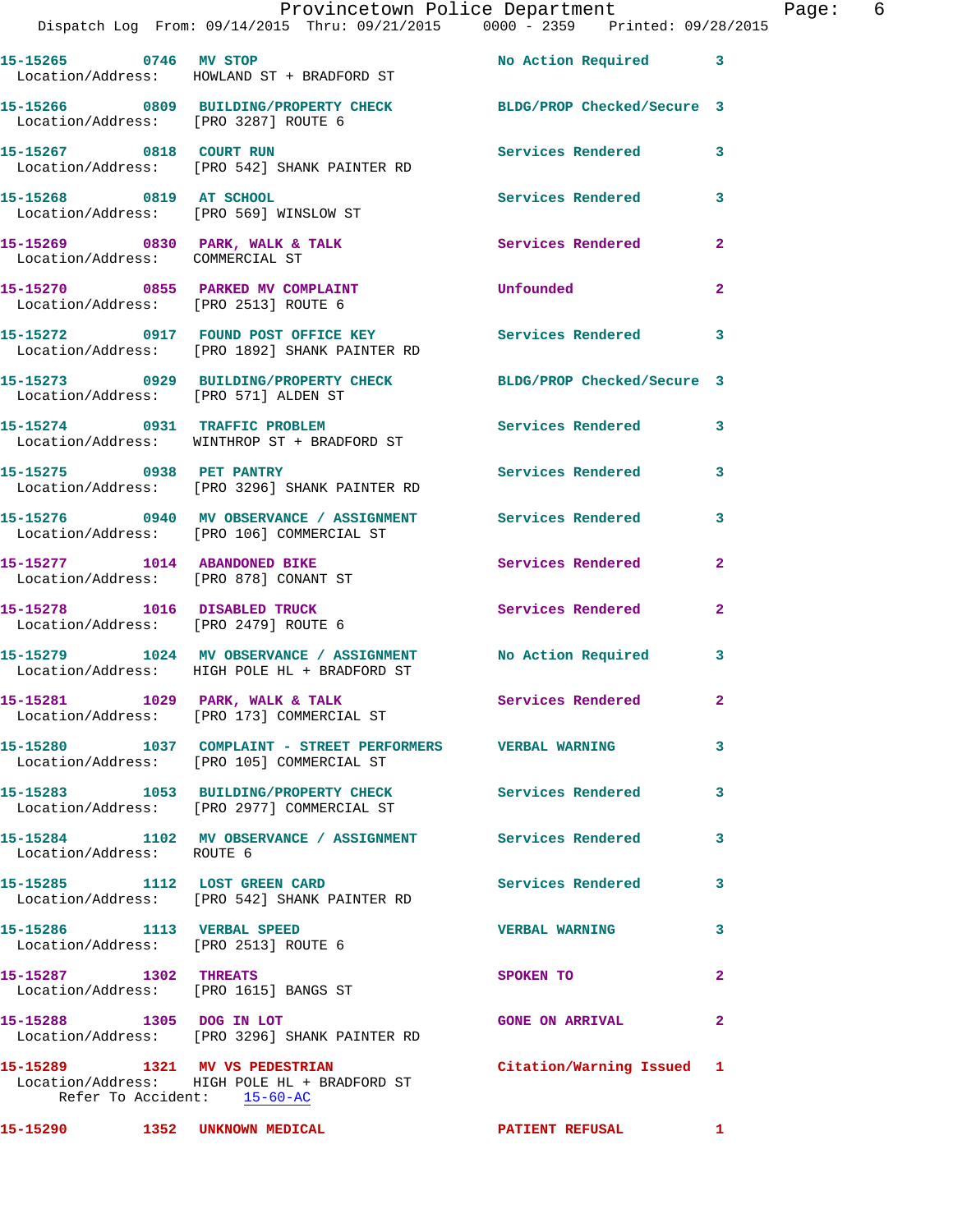|                                      | Provincetown Police Department<br>Dispatch Log From: 09/14/2015 Thru: 09/21/2015 0000 - 2359 Printed: 09/28/2015  |                                                                                                               |              | Page: 7 |  |
|--------------------------------------|-------------------------------------------------------------------------------------------------------------------|---------------------------------------------------------------------------------------------------------------|--------------|---------|--|
| Location/Address: [PRO 2519] ROUTE 6 |                                                                                                                   |                                                                                                               |              |         |  |
|                                      | 15-15291 1459 PARK, WALK & TALK Services Rendered 2<br>Location/Address: [PRO 285] COMMERCIAL ST                  |                                                                                                               |              |         |  |
|                                      | 15-15293 1548 MV DISABLED Services Rendered 2<br>Location/Address: [PRO 165] COMMERCIAL ST                        |                                                                                                               |              |         |  |
|                                      | 15-15294   1615   BUILDING/PROPERTY CHECK   BLDG/PROP Checked/Secure   3   Location/Address: THISTLEMORE WAY      |                                                                                                               |              |         |  |
|                                      | 15-15295    1631    ANIMAL CALL<br>Location/Address: WASHINGTON AVE + COMMERCIAL ST                               | Services Rendered 2                                                                                           |              |         |  |
|                                      | 15-15296 1631 ASSIST CITIZEN<br>Location/Address: [PRO 542] SHANK PAINTER RD                                      | Services Rendered 3                                                                                           |              |         |  |
|                                      | 15-15297 1648 ANIMAL CALL<br>Location/Address: [PRO 827] COMMERCIAL ST                                            | Services Rendered 2                                                                                           |              |         |  |
|                                      | 15-15299 1708 MV ACCIDENT<br>Location/Address: [PRO 3066] COMMERCIAL ST                                           | Services Rendered 1                                                                                           |              |         |  |
|                                      | 15-15298 1709 BUILDING/PROPERTY CHECK BLDG/PROP Checked/Secure 3<br>Location/Address: [PRO 519] RACE POINT RD     |                                                                                                               |              |         |  |
|                                      | 15-15300 1723 MEDICAL EMERGENCY<br>Location/Address: [PRO 106] COMMERCIAL ST                                      | Transported to Hospital 1                                                                                     |              |         |  |
|                                      | 15-15301 1724 FLIGHT COVERAGE<br>Location/Address: [PRO 516] RACE POINT RD                                        | Services Rendered 2                                                                                           |              |         |  |
| Location/Address: PROVINCELANDS RD   | 15-15302 1742 ASSIST AGENCY / NPS                                                                                 | No Action Required 3                                                                                          |              |         |  |
|                                      | 15-15303 1751 KEEP THE PEACE<br>Location/Address: [PRO 1735] FISHBURN CT                                          | SPOKEN TO AND TO A STATE OF THE STATE OF THE STATE OF THE STATE OF THE STATE OF THE STATE OF THE STATE OF THE | $\mathbf{2}$ |         |  |
|                                      | 15-15304 1806 TRURO MUTUAL AID<br>Location/Address: [TRU] KNOWLES HEIGHTS RD                                      | Transported to Hospital 1                                                                                     |              |         |  |
| 15-15306 1821 D.O.T.                 | Location/Address: [PRO 440] HARRY KEMP WAY                                                                        | Transported to Hospital 1                                                                                     |              |         |  |
|                                      | 15-15307 1848 BUILDING/PROPERTY CHECK BLDG/PROP Checked/Secure 3<br>Location/Address: [PRO 1778] SHANK PAINTER RD |                                                                                                               |              |         |  |
|                                      | 15-15308 1914 ASSIST AGENCY /NPS-USCG<br>Location/Address: [PRO 2499] RACE POINT RD                               | Services Rendered 3                                                                                           |              |         |  |
|                                      | 15-15309 1929 PARK, WALK & TALK<br>Location/Address: [PRO 105] COMMERCIAL ST                                      | Services Rendered 2                                                                                           |              |         |  |
|                                      | 15-15310 2006 BUILDING/PROPERTY CHECK<br>Location/Address: [PRO 3033] COMMERCIAL ST                               | BLDG/PROP Checked/Secure 3                                                                                    |              |         |  |
|                                      | 15-15311 2059 MEDICAL EMERGENCY<br>Location/Address: [PRO 1992] COMMERCIAL ST                                     | Transported to Hospital 1                                                                                     |              |         |  |
|                                      | 15-15312 2142 BUILDING/PROPERTY CHECK Services Rendered<br>Location/Address: [PRO 2898] JEROME SMITH RD           |                                                                                                               | $\mathbf{3}$ |         |  |
|                                      | 15-15313 2201 MEDICAL EMERGENCY<br>Location/Address: [PRO 1638] COMMERCIAL ST                                     | <b>PATIENT REFUSAL</b>                                                                                        | $\mathbf{1}$ |         |  |
|                                      | 15-15314 2246 LOBBY TRAFFIC<br>Location/Address: [PRO 542] SHANK PAINTER RD                                       | Services Rendered 3                                                                                           |              | 26      |  |
|                                      | 15-15315 2340 BUILDING/PROPERTY CHECK BLDG/PROP Checked/Secure 3                                                  |                                                                                                               |              |         |  |

Location/Address: [PRO 306] COMMERCIAL ST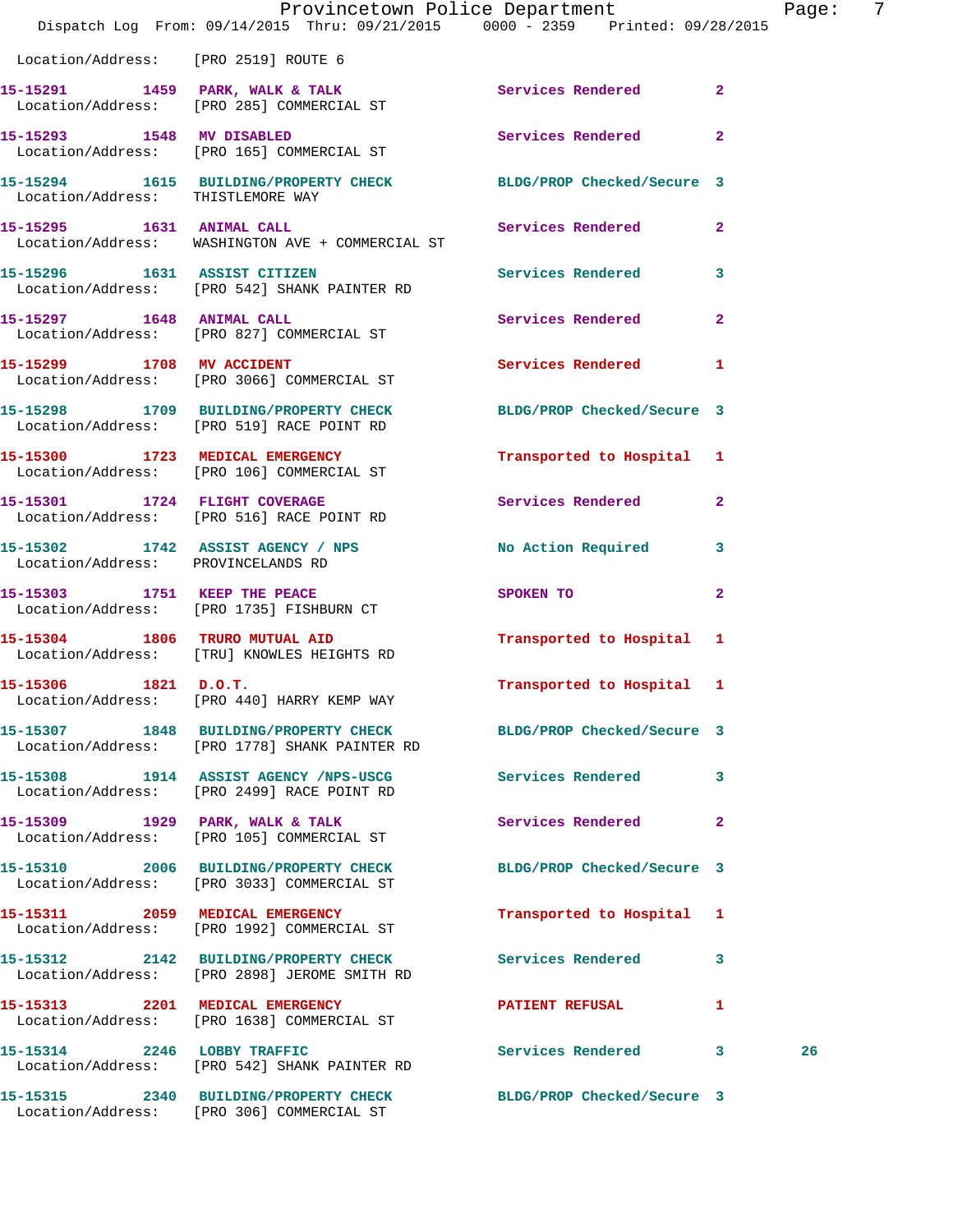## **For Date: 09/17/2015 - Thursday**

Location/Address: [PRO 516] RACE POINT RD

|                                | 15-15316 0005 BUILDING/PROPERTY CHECK<br>Location/Address: [PRO 545] SHANK PAINTER RD                            | BLDG/PROP Checked/Secure 3 |                |   |
|--------------------------------|------------------------------------------------------------------------------------------------------------------|----------------------------|----------------|---|
|                                | 15-15317 0024 BUILDING/PROPERTY CHECK<br>Location/Address: [PRO 440] HARRY KEMP WAY                              | BLDG/PROP Checked/Secure 3 |                |   |
|                                | 15-15318 0045 MV OBSERVANCE / ASSIGNMENT Services Rendered<br>Location/Address: BRADFORD ST + HOWLAND ST         |                            | 3              |   |
|                                | 15-15319 0131 BUILDING/PROPERTY CHECK<br>Location/Address: [PRO 1638] COMMERCIAL ST                              | BLDG/PROP Checked/Secure 3 |                |   |
|                                | 15-15320 0133 BUILDING/PROPERTY CHECK<br>Location/Address: [PRO 3259] MACMILLAN WHARF                            | BLDG/PROP Checked/Secure 3 |                |   |
|                                | 15-15321 0230 BUILDING/PROPERTY CHECK<br>Location/Address: [PRO 105] COMMERCIAL ST                               | BLDG/PROP Checked/Secure 3 |                |   |
|                                | 15-15322 0446 BUILDING/PROPERTY CHECK<br>Location/Address: [PRO 3033] COMMERCIAL ST                              | BLDG/PROP Checked/Secure 3 |                |   |
|                                | 15-15323 0455 BUILDING/PROPERTY CHECK<br>Location/Address: [PRO 2483] COMMERCIAL ST                              | Services Rendered          | 3              |   |
|                                | 15-15324 0525 BUILDING/PROPERTY CHECK<br>Location/Address: [PRO 433] RYDER ST EXT                                | BLDG/PROP Checked/Secure 3 |                |   |
|                                | 15-15325 0737 BUILDING/PROPERTY CHECK BLDG/PROP Checked/Secure 3<br>Location/Address: [PRO 3450] JEROME SMITH RD |                            |                |   |
| 15-15326 0814 AT SCHOOL        | Location/Address: [PRO 569] WINSLOW ST                                                                           | Services Rendered          | 3              |   |
| 15-15327 0859 CHEST PAIN       | Location/Address: [PRO 3222] ALDEN ST                                                                            | Transported to Hospital 1  |                |   |
|                                | 15-15328 0917 BUILDING/PROPERTY CHECK BLDG/PROP Checked/Secure 3<br>Location/Address: [PRO 3033] COMMERCIAL ST   |                            |                |   |
|                                | 15-15329 1006 FISHER CAT PROBLEM<br>Location/Address: [PRO 1574] HARRY KEMP WAY                                  | Services Rendered          | $\mathbf{2}$   |   |
|                                | 15-15331 1043 BABY SEAL<br>Location/Address: [PRO 2490] PROVINCELANDS RD                                         | Taken/Referred to Other 2  |                |   |
| 15-15332 1059 PET PANTRY       | Location/Address: [PRO 3296] SHANK PAINTER RD                                                                    | <b>Services Rendered</b>   |                |   |
| 15-15333 1116 FOX CALL         | Location/Address: [PRO 488] MAYFLOWER ST                                                                         | Services Rendered          | $\mathbf{2}$   | 1 |
| 15-15334 1119 FOLLOW UP        | Location/Address: [PRO 3362] SEASHORE PARK DR                                                                    | <b>FOLLOW UP</b>           | $\overline{a}$ |   |
| 15-15335 1128 SERVICE CALL     | Location/Address: [PRO 3296] SHANK PAINTER RD                                                                    | <b>Services Rendered</b>   | 3              |   |
| 15-15337 1248 ESCORT/TRANSPORT | Location/Address: [PRO 1177] COURT ST                                                                            | Services Rendered          | 3              |   |
|                                | 15-15339 1327 ARTERIAL BLEED<br>Location/Address: [PRO 396] COMMERCIAL ST                                        | Services Rendered          | 1              |   |
| 15-15341 1411 FILM SHOOT       |                                                                                                                  | No Action Required         | 3              |   |
| 15-15342 1515 FLIGHT COVERAGE  |                                                                                                                  | Services Rendered          | $\mathbf{2}$   |   |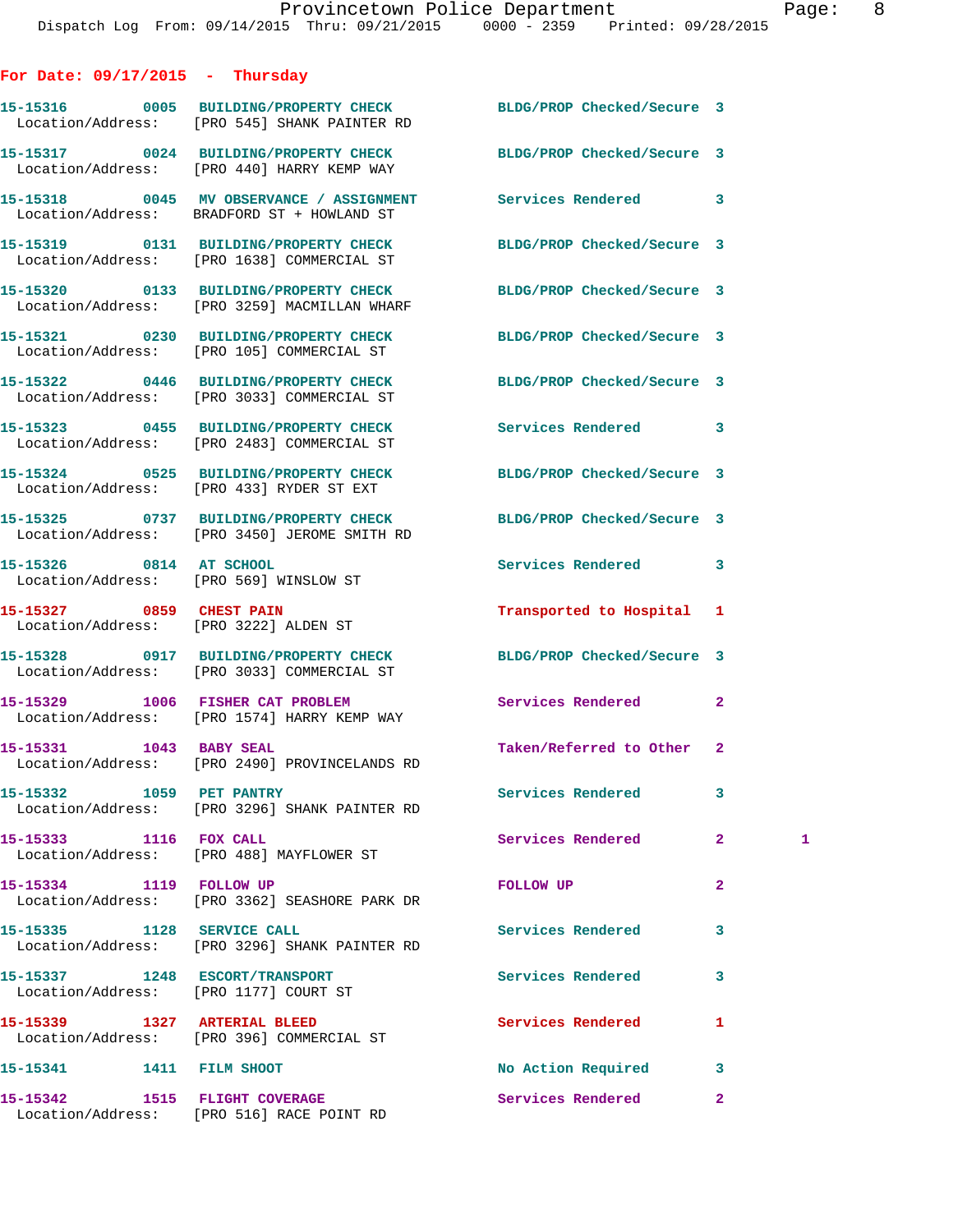|                                                           | Provincetown Police Department<br>Dispatch Log From: 09/14/2015 Thru: 09/21/2015 0000 - 2359 Printed: 09/28/2015 |                            |                |
|-----------------------------------------------------------|------------------------------------------------------------------------------------------------------------------|----------------------------|----------------|
|                                                           | 15-15343 1631 MEDICAL EMERGENCY<br>Location/Address: [PRO 2144] CONWELL ST                                       | Services Rendered          | 1              |
|                                                           | 15-15344 1716 FOUND & RETURNED PROPERTY Services Rendered<br>Location/Address: [PRO 204] COMMERCIAL ST           |                            | 3              |
|                                                           | 15-15345 1733 ASSIST AGENCY / TRURO PD<br>Location/Address: [TRU] ROUTE + STOTTS CRSG                            | <b>Services Rendered</b>   | 3              |
|                                                           | 15-15346 1747 SUSPICIOUS PERSON<br>Location/Address: [PRO 32] BRADFORD ST                                        | SPOKEN TO                  | $\overline{a}$ |
|                                                           | 15-15347 1933 BUILDING/PROPERTY CHECK<br>Location/Address: [PRO 519] RACE POINT RD                               | BLDG/PROP Checked/Secure 3 |                |
| 15-15348 1947 FOLLOW UP                                   | Location/Address: [PRO 32] BRADFORD ST                                                                           | SPOKEN TO                  | $\overline{a}$ |
|                                                           | 15-15349 2005 BUILDING/PROPERTY CHECK<br>Location/Address: [PRO 1952] COMMERCIAL ST                              | BLDG/PROP Checked/Secure 3 |                |
|                                                           | 15-15350 2032 BUILDING/PROPERTY CHECK<br>Location/Address: [PRO 182] COMMERCIAL ST                               | BLDG/PROP Checked/Secure 3 |                |
|                                                           | 15-15351 2038 BUILDING/PROPERTY CHECK<br>Location/Address: [PRO 3033] COMMERCIAL ST                              | BLDG/PROP Checked/Secure 3 |                |
| 15-15353 2141 BAR CHECK<br>Location/Address: WEST VINE ST |                                                                                                                  | Services Rendered          | $\mathbf{2}$   |
|                                                           | 15-15352 2142 MEDICAL EMERGENCY/DOG BITE Services Rendered<br>Location/Address: [PRO 3736] COMMERCIAL ST         |                            | 1              |
|                                                           | 15-15354 2150 BUILDING/PROPERTY CHECK<br>Location/Address: [PRO 2206] COMMERCIAL ST                              | BLDG/PROP Checked/Secure 3 |                |
| Location/Address: BRADFORD ST                             | 15-15355 2219 MEDICAL EMERGENCY                                                                                  | Transported to Hospital 1  |                |
|                                                           | 15-15356 2318 BUILDING/PROPERTY CHECK<br>Location/Address: [PRO 444] HIGH POLE HILL                              | BLDG/PROP Checked/Secure 3 |                |
|                                                           | 15-15357 2327 MV OBSERVANCE / ASSIGNMENT<br>Location/Address: BRADFORD ST + HOWLAND ST                           | No Action Required         | 3              |
| 15-15358 2331 MV STOP<br>Location/Address: HOWLAND ST     |                                                                                                                  | <b>VERBAL WARNING</b>      | 3              |
|                                                           | 15-15359 2342 BUILDING/PROPERTY CHECK<br>Location/Address: [PRO 1638] COMMERCIAL ST                              | BLDG/PROP Checked/Secure 3 |                |
| 15-15360 2356 MV STOP                                     | Location/Address: [PRO 58] BRADFORD ST                                                                           | <b>VERBAL WARNING</b>      | 3              |
| For Date: $09/18/2015$ - Friday                           |                                                                                                                  |                            |                |
| 15-15361 0004 NOISE COMPLAINT                             | Location/Address: [PRO 395] COMMERCIAL ST                                                                        | SPOKEN TO                  | 3              |

**15-15362 0023 PARK, WALK & TALK Services Rendered 2**  Location/Address: COMMERCIAL ST **15-15364 0026 BAR CHECK LICENSING/NO ACTION 2**  Location/Address: [PRO 399] COMMERCIAL ST **15-15365 0108 MV OBSERVANCE / ASSIGNMENT Services Rendered 3**  Location/Address: BRADFORD ST + RYDER ST **15-15366 0113 MV STOP VERBAL WARNING 3**  Location/Address: BRADFORD ST + CONWELL ST

Page: 9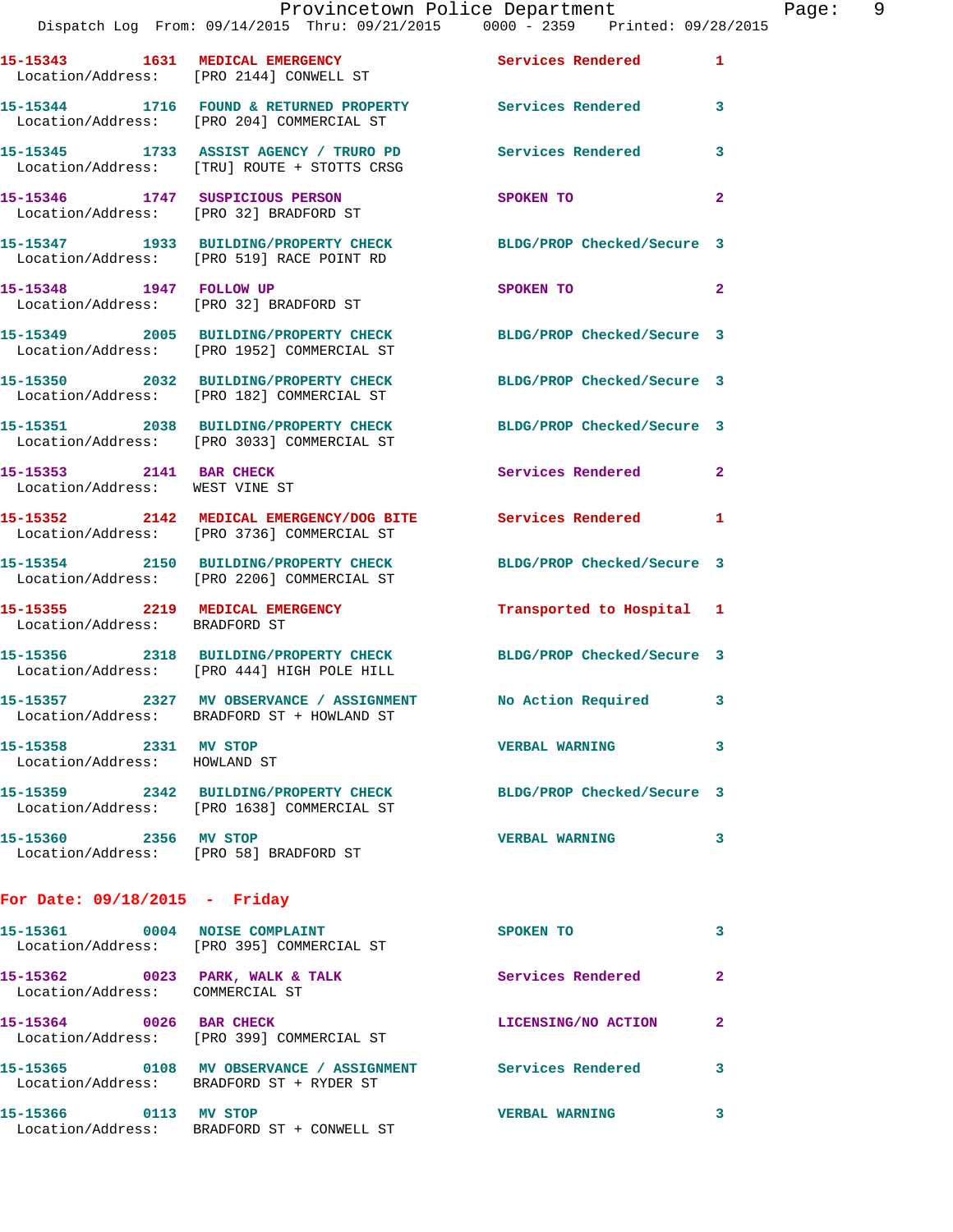|                                   | 15-15367 0139 BUILDING/PROPERTY CHECK BLDG/PROP Checked/Secure 3<br>Location/Address: [PRO 433] RYDER ST EXT        |                            |                |    |
|-----------------------------------|---------------------------------------------------------------------------------------------------------------------|----------------------------|----------------|----|
|                                   | 15-15368 0146 KEEP THE PEACE<br>Location/Address: [PRO 208] COMMERCIAL ST                                           | SPOKEN TO                  | $\mathbf{2}$   |    |
|                                   | 15-15369 0218 BUILDING/PROPERTY CHECK BLDG/PROP Checked/Secure 3<br>Location/Address: [PRO 3033] COMMERCIAL ST      |                            |                |    |
|                                   | 15-15370      0457   MEDICAL EMERGENCY/LIFT ASSIST     Services Rendered<br>Location/Address:   [PRO 1662] PEARL ST |                            | 1              |    |
|                                   | 15-15371 0519 MV OBSERVANCE / ASSIGNMENT Services Rendered<br>Location/Address: SHANK PAINTER RD + COURT ST         |                            | 3              |    |
|                                   | 15-15372 0530 LOBBY TRAFFIC<br>Location/Address: [PRO 542] SHANK PAINTER RD                                         | Services Rendered 2        |                | 23 |
|                                   | 15-15374 0603 BUILDING/PROPERTY CHECK<br>Location/Address: [PRO 182] COMMERCIAL ST                                  | BLDG/PROP Checked/Secure 3 |                |    |
|                                   | 15-15375 0610 BUILDING/PROPERTY CHECK BLDG/PROP Checked/Secure 3<br>Location/Address: [PRO 3256] COMMERCIAL ST      |                            |                |    |
| Location/Address: THISTLEMORE RD  | 15-15376 0614 BUILDING/PROPERTY CHECK BLDG/PROP Checked/Secure 3                                                    |                            |                |    |
| Location/Address: THISTLEMORE WAY | 15-15377 0617 BUILDING/PROPERTY CHECK BLDG/PROP Checked/Secure 3                                                    |                            |                |    |
|                                   | 15-15378 0626 BUILDING/PROPERTY CHECK BLDG/PROP Checked/Secure 3<br>Location/Address: [PRO 175] COMMERCIAL ST       |                            |                |    |
|                                   | 15-15379 0738 ANIMAL CALL/CHECK TRAP Services Rendered<br>Location/Address: [PRO 488] MAYFLOWER ST                  |                            | $\mathbf{2}$   |    |
|                                   | 15-15380 0744 AIRCRAFT<br>Location/Address: [PRO 516] RACE POINT RD                                                 | Services Rendered          | $\mathbf{2}$   |    |
|                                   | 15-15381 0751 MEDICAL EMERGENCY/ASSIST Services Rendered<br>Location/Address: [PRO 376] COMMERCIAL ST               |                            | 1              |    |
|                                   | 15-15382 0753 ASSIST AGENCY / DPW<br>Location/Address: [PRO 3033] COMMERCIAL ST                                     | Services Rendered 3        |                |    |
|                                   | 15-15383 0802 SERVICE CALL/SCHOOL<br>Location/Address: [PRO 569] WINSLOW ST                                         | Services Rendered          |                |    |
|                                   | 15-15384 0919 PARK, WALK & TALK 1998 Services Rendered<br>Location/Address: [PRO 2021] COMMERCIAL ST                |                            | $\overline{2}$ |    |
| Location/Address: COMMERCIAL ST   | 15-15385 0929 PARKING COMPLAINT / GENERAL Services Rendered                                                         |                            | 3              |    |
|                                   | 15-15386 0939 PARK, WALK & TALK<br>Location/Address: [PRO 204] COMMERCIAL ST                                        | Services Rendered          | $\mathbf{2}$   |    |
|                                   | 15-15387 0954 ANIMAL CALL/FOX<br>Location/Address: [PRO 79] CARVER ST                                               | <b>GONE ON ARRIVAL</b>     | $\mathbf{2}$   |    |
|                                   | 15-15389 1020 FOUND SINGLE KEY RED FOB Services Rendered<br>Location/Address: MEADOW RD + BRADFORD ST EXT           |                            | 3              |    |
|                                   | 15-15390 1038 ART FOR SALE ON SIDEWALK SPOKEN TO<br>Location/Address: [PRO 310] COMMERCIAL ST                       |                            | 3              |    |
|                                   | 15-15391 1104 MV HIT & RUN<br>Location/Address: [PRO 75] CAPTAIN BERTIES WAY                                        | SPOKEN TO                  | $\mathbf{2}$   |    |
|                                   |                                                                                                                     |                            |                |    |

**15-15393 1137 MEDICAL EMERGENCY/D.O.T. Transported to Hospital 1**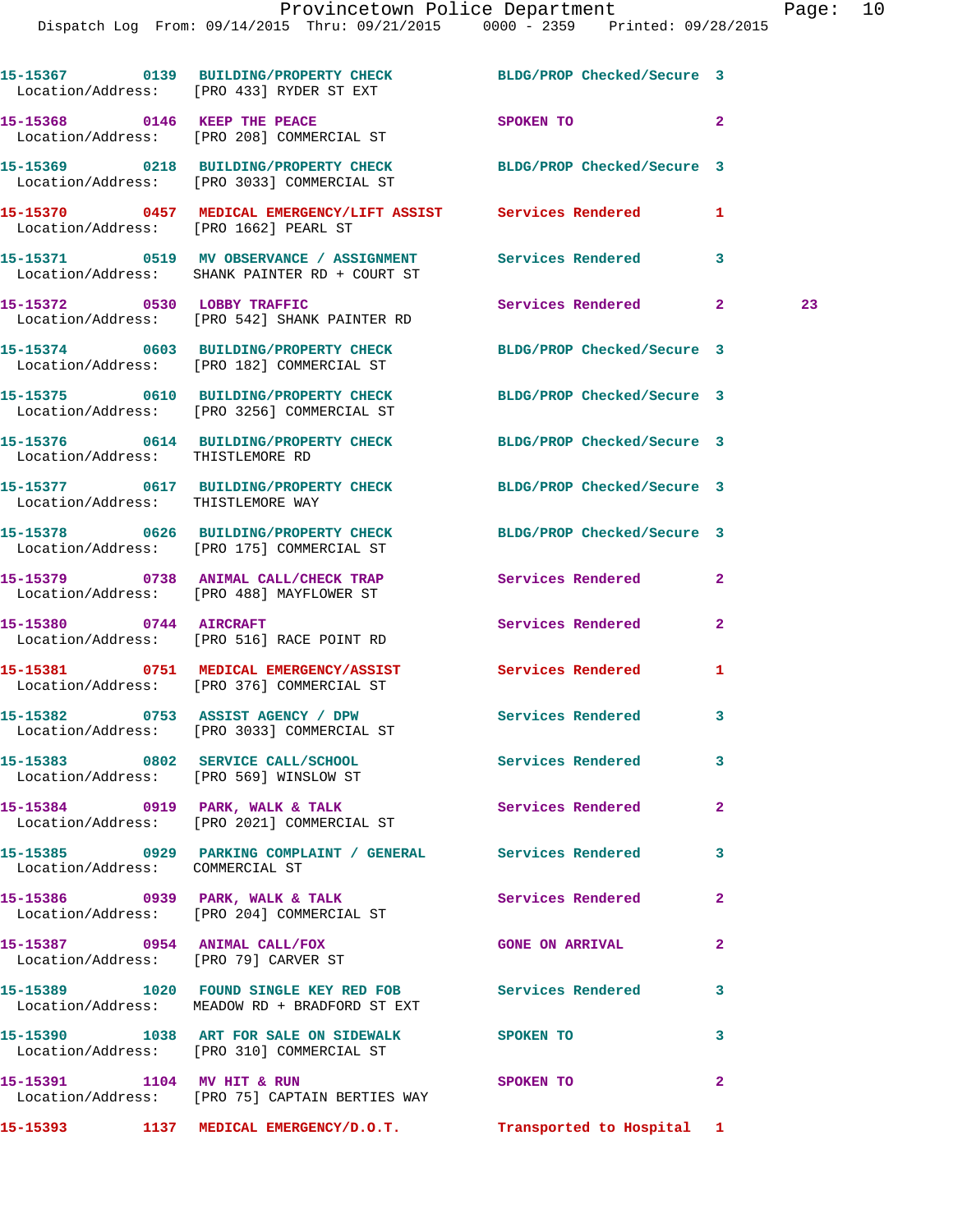|                                                        | Provincetown Police Department<br>Dispatch Log From: 09/14/2015 Thru: 09/21/2015 0000 - 2359 Printed: 09/28/2015 |                            | $P_6$          |
|--------------------------------------------------------|------------------------------------------------------------------------------------------------------------------|----------------------------|----------------|
|                                                        | Location/Address: [PRO 440] HARRY KEMP WAY                                                                       |                            |                |
|                                                        | 15-15394 1139 FIRE, CO ALARM<br>Location/Address: [PRO 122] COMMERCIAL ST                                        | Services Rendered 1        |                |
|                                                        |                                                                                                                  | No Action Required         | 1              |
|                                                        | 15-15396 1227 BUILDING/PROPERTY CHECK<br>Location/Address: [PRO 3033] COMMERCIAL ST                              | BLDG/PROP Checked/Secure 3 |                |
| 15-15397 1246 MV STOP                                  | Location/Address: [PRO 2513] ROUTE 6                                                                             | <b>VERBAL WARNING</b>      | 3              |
|                                                        | 15-15399 1300 MAN FELL OFF LADDER<br>Location/Address: [PRO 606] CONWELL ST                                      | Transported to Hospital    | 1              |
|                                                        | 15-15401 1328 LANDLORD/TENANT<br>Location/Address: [PRO 3066] COMMERCIAL ST                                      | <b>Services Rendered</b>   | $\overline{a}$ |
|                                                        | 15-15400 1331 911 GENERAL<br>Location/Address: [PRO 2479] ROUTE 6                                                | Services Rendered          | 1              |
| Location/Address: COMMERCIAL ST                        | 15-15402 1343 ASSIST AGENCY / MUTUAL AID Services Rendered                                                       |                            | 3              |
| 15-15403 1351 MV DISABLED                              | Location/Address: BRADFORD ST + GOSNOLD ST                                                                       | <b>GONE ON ARRIVAL</b>     | $\overline{a}$ |
|                                                        | 15-15404 1357 BUILDING/PROPERTY CHECK BLDG/PROP Checked/Secure 3<br>Location/Address: [PRO 519] RACE POINT RD    |                            |                |
|                                                        | 15-15405 1500 MEDICAL EMERGENCY<br>Location/Address: [PRO 542] SHANK PAINTER RD                                  | No Action Required         | 1              |
|                                                        | 15-15406 1513 BUILDING/PROPERTY CHECK BLDG/PROP Checked/Secure 3<br>Location/Address: [PRO 571] ALDEN ST         |                            |                |
|                                                        | 15-15407 1602 EMERGENCY GENERATOR TEST No Action Required                                                        |                            | 3              |
| 15-15413 1635 FOUND                                    | Location/Address: [PRO 525] COMMERCIAL ST                                                                        | No Action Required         | 3              |
|                                                        | 15-15408   1642   PARKING COMPLAINT / GENERAL   No Action Required<br>  Location/Address: [PRO 1419] PLEASANT ST |                            | 3              |
| 15-15410 1807 COMPLAINT                                | Location/Address: [PRO 606] CONWELL ST                                                                           | SPOKEN TO                  | 3              |
|                                                        | 15-15411 1807 BUILDING/PROPERTY CHECK<br>Location/Address: [PRO 3033] COMMERCIAL ST                              | BLDG/PROP Checked/Secure 3 |                |
|                                                        | 15-15412 1816 MEDICAL EMERGENCY<br>Location/Address: [PRO 3222] ALDEN ST                                         | Transported to Hospital    | 1              |
|                                                        | 15-15414 1925 MEDICAL EMERGENCY<br>Location/Address: [PRO 2139] COMMERCIAL ST                                    | Transported to Hospital 1  |                |
| Location/Address: BRADFORD ST                          | 15-15415 1931 MV OBSERVANCE / ASSIGNMENT                                                                         | No Action Required         | 3              |
| 15-15416 1942 MV STOP<br>Location/Address: STANDISH ST |                                                                                                                  | <b>VERBAL WARNING</b>      | 3              |
| 15-15418 1953 MV STOP                                  | Location/Address: ROUTE 6 + CONWELL ST                                                                           | <b>VERBAL WARNING</b>      | 3              |
|                                                        | 15-15419 2010 MEDICAL EMERGENCY<br>Location/Address: [PRO 822] COMMERCIAL ST                                     | Services Rendered          | 1              |
| 15-15420 2019 MV ACCIDENT                              |                                                                                                                  | <b>Services Rendered</b>   | 1              |

age: 11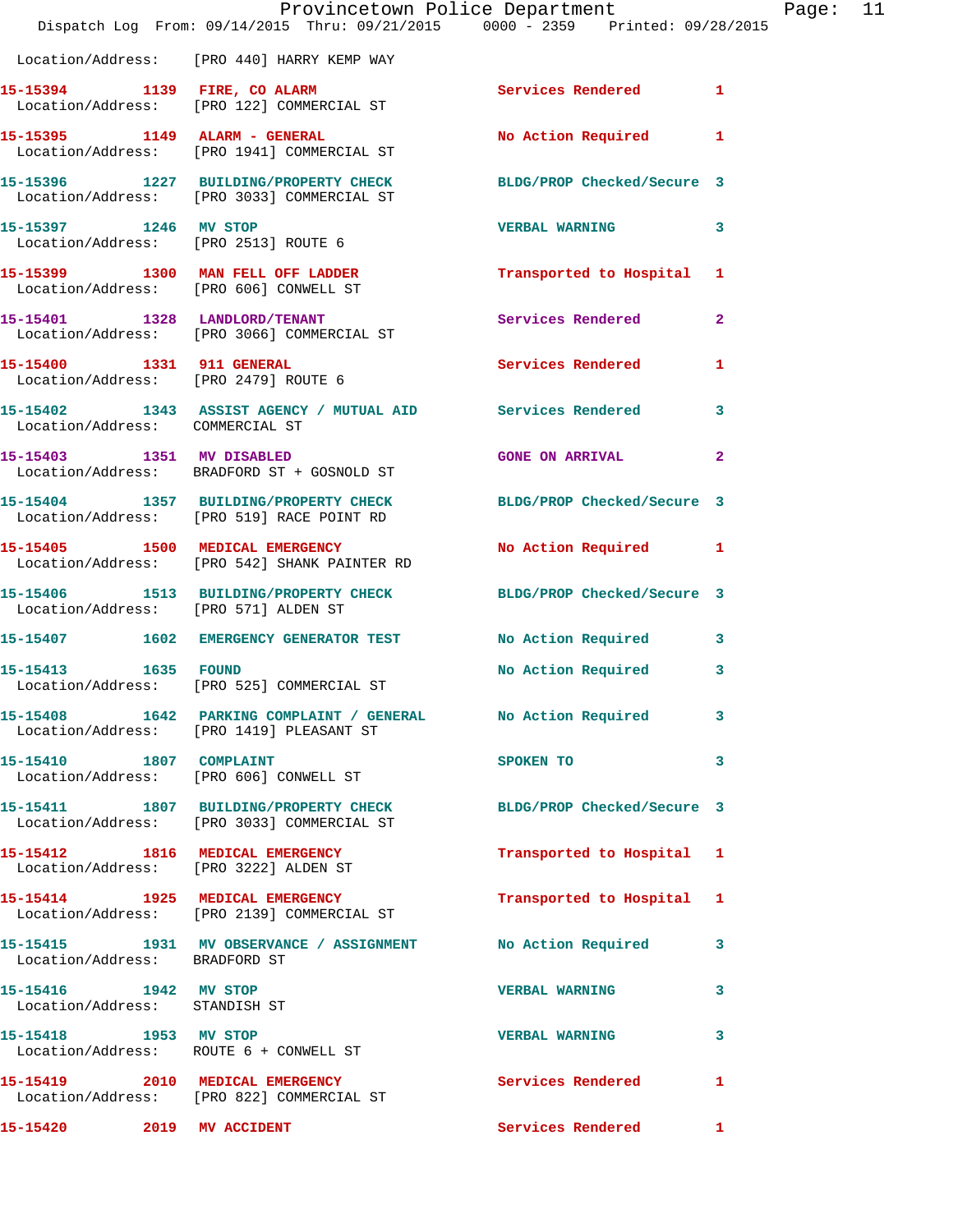|                                                       |                                                                                                                  | Provincetown Police Department The Rage: 12                                                                                                                                                                                    |                |    |  |
|-------------------------------------------------------|------------------------------------------------------------------------------------------------------------------|--------------------------------------------------------------------------------------------------------------------------------------------------------------------------------------------------------------------------------|----------------|----|--|
|                                                       | Dispatch Log From: 09/14/2015 Thru: 09/21/2015 0000 - 2359 Printed: 09/28/2015                                   |                                                                                                                                                                                                                                |                |    |  |
| Refer To Accident: 15-61-AC                           | Location/Address: BRADFORD ST + STANDISH ST                                                                      |                                                                                                                                                                                                                                |                |    |  |
|                                                       | 15-15422 2028 PARKING COMPLAINT / GENERAL Services Rendered 3<br>Location/Address: [PRO 3688] BRADFORD ST        |                                                                                                                                                                                                                                |                |    |  |
|                                                       | 15-15423 2112 BUILDING/PROPERTY CHECK BLDG/PROP Checked/Secure 3<br>Location/Address: [PRO 519] RACE POINT RD    |                                                                                                                                                                                                                                |                |    |  |
| 15-15424 2138 MV STOP<br>Location/Address: ROUTE 6    |                                                                                                                  | <b>VERBAL WARNING 3</b>                                                                                                                                                                                                        |                |    |  |
| 15-15425 2148 MV STOP                                 | 15-15425 2148 MV STOP<br>Location/Address: DYER ST + BRADFORD ST                                                 | <b>VERBAL WARNING 3</b>                                                                                                                                                                                                        |                |    |  |
|                                                       | 15-15426 2149 BUILDING/PROPERTY CHECK BLDG/PROP Checked/Secure 3<br>Location/Address: [PRO 3033] COMMERCIAL ST   |                                                                                                                                                                                                                                |                |    |  |
|                                                       | 15-15427 2200 MV VS PROPERTY Services Rendered 1<br>Location/Address: [PRO 2539] RYDER ST EXT                    |                                                                                                                                                                                                                                |                |    |  |
|                                                       | 15-15428 2256 BOAT/HARBORMASTER<br>Location/Address: [PRO 2543] MACMILLAN WHARF                                  | SPOKEN TO AND TO A RESIDENCE A RESIDENCE OF A RESIDENCE OF A RESIDENCE OF A RESIDENCE OF A REPORT OF A REPORT OF A REPORT OF A REPORT OF A REPORT OF A REPORT OF A REPORT OF A REPORT OF A REPORT OF A REPORT OF A REPORT OF A | $\overline{2}$ |    |  |
|                                                       | 15-15429 2343 BUILDING/PROPERTY CHECK BLDG/PROP Checked/Secure 3<br>Location/Address: [PRO 3033] COMMERCIAL ST   |                                                                                                                                                                                                                                |                |    |  |
|                                                       | 15-15430 2348 BUILDING/PROPERTY CHECK BLDG/PROP Checked/Secure 3<br>Location/Address: [PRO 530] SHANK PAINTER RD |                                                                                                                                                                                                                                |                |    |  |
|                                                       | 15-15431 2348 MV OBSERVANCE / ASSIGNMENT No Action Required 3<br>Location/Address: BRADFORD ST + HOWLAND ST      |                                                                                                                                                                                                                                |                |    |  |
|                                                       | 15-15432 2354 MV ACCIDENT<br>Location/Address: [PRO 3456] RYDER ST EXT                                           | Services Rendered 1                                                                                                                                                                                                            |                |    |  |
| For Date: $09/19/2015$ - Saturday                     |                                                                                                                  |                                                                                                                                                                                                                                |                |    |  |
|                                                       | 15-15433 0003 MV STOP<br>Location/Address: BRADFORD ST + WASHINGTON AVE                                          | <b>VERBAL WARNING</b>                                                                                                                                                                                                          | 3              |    |  |
|                                                       | 15-15434 0008 LOBBY TRAFFIC<br>Location/Address: [PRO 542] SHANK PAINTER RD                                      | Services Rendered 2                                                                                                                                                                                                            |                | 30 |  |
| 15-15435 0013 MV STOP<br>Location/Address: HOWLAND ST |                                                                                                                  | <b>VERBAL WARNING</b>                                                                                                                                                                                                          | 3              |    |  |
|                                                       | 15-15436 0019 MV COMPLAINT<br>Location/Address: [PRO 526] RYDER ST EXT                                           | <b>Services Rendered</b>                                                                                                                                                                                                       | $\mathbf{2}$   |    |  |
|                                                       | 15-15437 0024 SERVE WARRANT<br>Location/Address: [PRO 1119] WAREHAM ST<br>Refer To Arrest: 15-274-AR             | Arrest(s) Made                                                                                                                                                                                                                 | 3              |    |  |
| Location/Address: THISTLEMORE WAY                     | 15-15438 0138 BUILDING/PROPERTY CHECK BLDG/PROP Checked/Secure 3                                                 |                                                                                                                                                                                                                                |                |    |  |
| 15-15439 0140 MV STOP                                 | Location/Address: RYDER ST + COMMERCIAL ST                                                                       | <b>VERBAL WARNING</b>                                                                                                                                                                                                          | 3              |    |  |
| 15-15440 0148 MV STOP                                 | Location/Address: BRADFORD ST + PLEASANT ST                                                                      | <b>VERBAL WARNING</b>                                                                                                                                                                                                          | 3              |    |  |
|                                                       | 15-15441 0240 MEDICAL EMERGENCY<br>Location/Address: BRADFORD ST + NICKERSON ST<br>Refer To Arrest: 15-275-AR    | Arrest(s) Made                                                                                                                                                                                                                 | $\mathbf{1}$   |    |  |
|                                                       | 15-15442 0240 PROPERTY DAMAGE                                                                                    | No Action Required 3                                                                                                                                                                                                           |                |    |  |

Location/Address: [PRO 526] RYDER ST EXT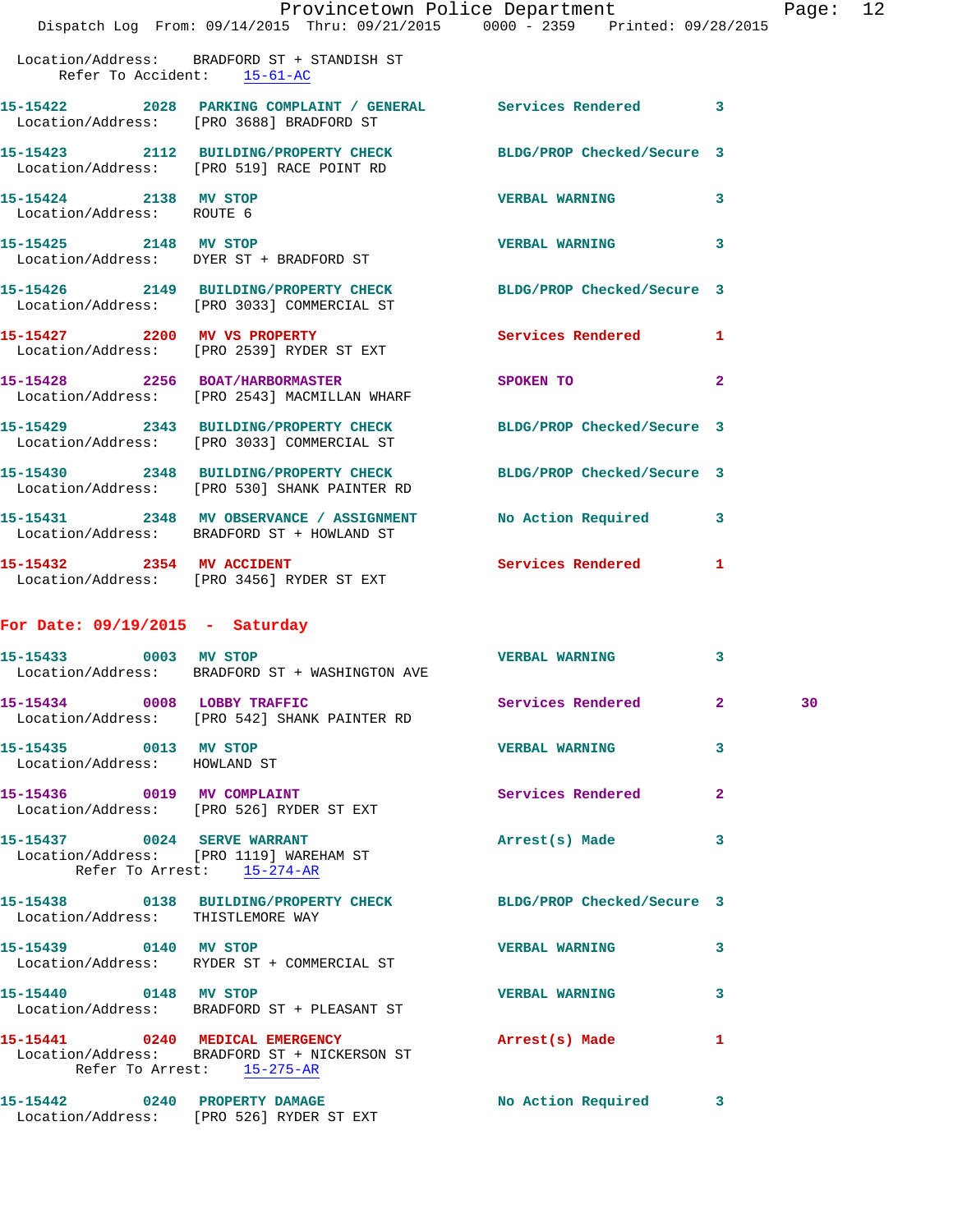|                         | 15-15443 0541 SERVE WARRANT<br>Location/Address: [PRO 424] COURT ST<br>Refer To Arrest: 15-276-AR                  | Arrest(s) Made             | $\mathbf{3}$ |
|-------------------------|--------------------------------------------------------------------------------------------------------------------|----------------------------|--------------|
| 15-15444 0709 AIRCRAFT  | Location/Address: [PRO 516] RACE POINT RD                                                                          | <b>Services Rendered</b> 2 |              |
|                         | 15-15445 0710 BUILDING/PROPERTY CHECK<br>Location/Address: [PRO 3033] COMMERCIAL ST                                | BLDG/PROP Checked/Secure 3 |              |
|                         | 15-15446 0711 MEDICAL EMERGENCY/VITAL SIGNS Services Rendered<br>Location/Address: [PRO 542] SHANK PAINTER RD      |                            | $\mathbf{1}$ |
|                         | 15-15447 0828 LOST IPHONE, SILVER/WHITE Services Rendered<br>Location/Address: [PRO 979] MASONIC PL                |                            | 3            |
|                         | 15-15448 0842 SERVICE CALL/PRISONER TRANSPOR Services Rendered<br>Location/Address: [PRO 542] SHANK PAINTER RD     |                            | 3            |
|                         | 15-15449 1036 BUILDING/PROPERTY CHECK<br>Location/Address: [PRO 2483] COMMERCIAL ST                                | <b>Services Rendered</b>   | 3            |
|                         | 15-15450 1043 BUILDING/PROPERTY CHECK<br>Location/Address: [PRO 2206] COMMERCIAL ST                                | BLDG/PROP Checked/Secure 3 |              |
|                         | 15-15451 1115 MV ACCIDENT<br>Location/Address: [PRO 577] WINTHROP ST                                               | Services Rendered 1        |              |
|                         | 15-15452 1134 BUILDING/PROPERTY CHECK<br>Location/Address: [PRO 3317] CEMETERY RD                                  | BLDG/PROP Checked/Secure 3 |              |
|                         | 15-15453 1134 BUILDING/PROPERTY CHECK<br>Location/Address: [PRO 3318] CEMETERY RD                                  | BLDG/PROP Checked/Secure 3 |              |
|                         | 15-15454 1155 BUILDING/PROPERTY CHECK<br>Location/Address: [PRO 3287] ROUTE 6                                      | BLDG/PROP Checked/Secure 3 |              |
|                         | 15-15455 1233 BUILDING/PROPERTY CHECK<br>Location/Address: [PRO 3033] COMMERCIAL ST                                | BLDG/PROP Checked/Secure 3 |              |
|                         | 15-15456 1237 MEDICAL EMERGENCY<br>Location/Address: [PRO 1827] COMMERCIAL ST                                      | Services Rendered 1        |              |
|                         | 15-15457 1240 PARKING COMPLAINT / GENERAL Citation/Warning Issued 3<br>Location/Address: [PRO 2539] RYDER ST EXT   |                            |              |
| 15-15458 1240 COMPLAINT | Location/Address: [PRO 2156] COMMERCIAL ST                                                                         | SPOKEN TO                  | 3            |
|                         | 15-15460 1342 MEDICAL EMERGENCY/FALL<br>Location/Address: [PRO 60] BRADFORD ST                                     | <b>PATIENT REFUSAL</b>     | $\mathbf{1}$ |
| 15-15461 1422 COMPLAINT | Location/Address: [PRO 217] COMMERCIAL ST                                                                          | SPOKEN TO                  | 3            |
|                         | 15-15462 1501 ASSIST CITIZEN<br>Location/Address: [PRO 112] COMMERCIAL ST                                          | Services Rendered          | $\mathbf{3}$ |
|                         | 15-15463    1504    ALARM - PANIC<br>Location/Address: [PRO 1616] BANGS ST                                         | SPOKEN TO                  | $\mathbf{1}$ |
| 15-15464 1513 COMPLAINT | Location/Address: COMMERCIAL ST                                                                                    | <b>GONE ON ARRIVAL</b>     | 3            |
|                         | 15-15468 1523 ASSIST AGENCY / TRURO PD Taken/Referred to Other 3<br>Location/Address: [TRU] ROUTE 6 + ARROWHEAD RD |                            |              |
|                         | 15-15465 1527 FOUND LICENSE<br>Location: [PRO 3431] LOPES SQUARE                                                   | Services Rendered 3        |              |
|                         | 15-15466 1533 BUILDING/PROPERTY CHECK                                                                              | BLDG/PROP Checked/Secure 3 |              |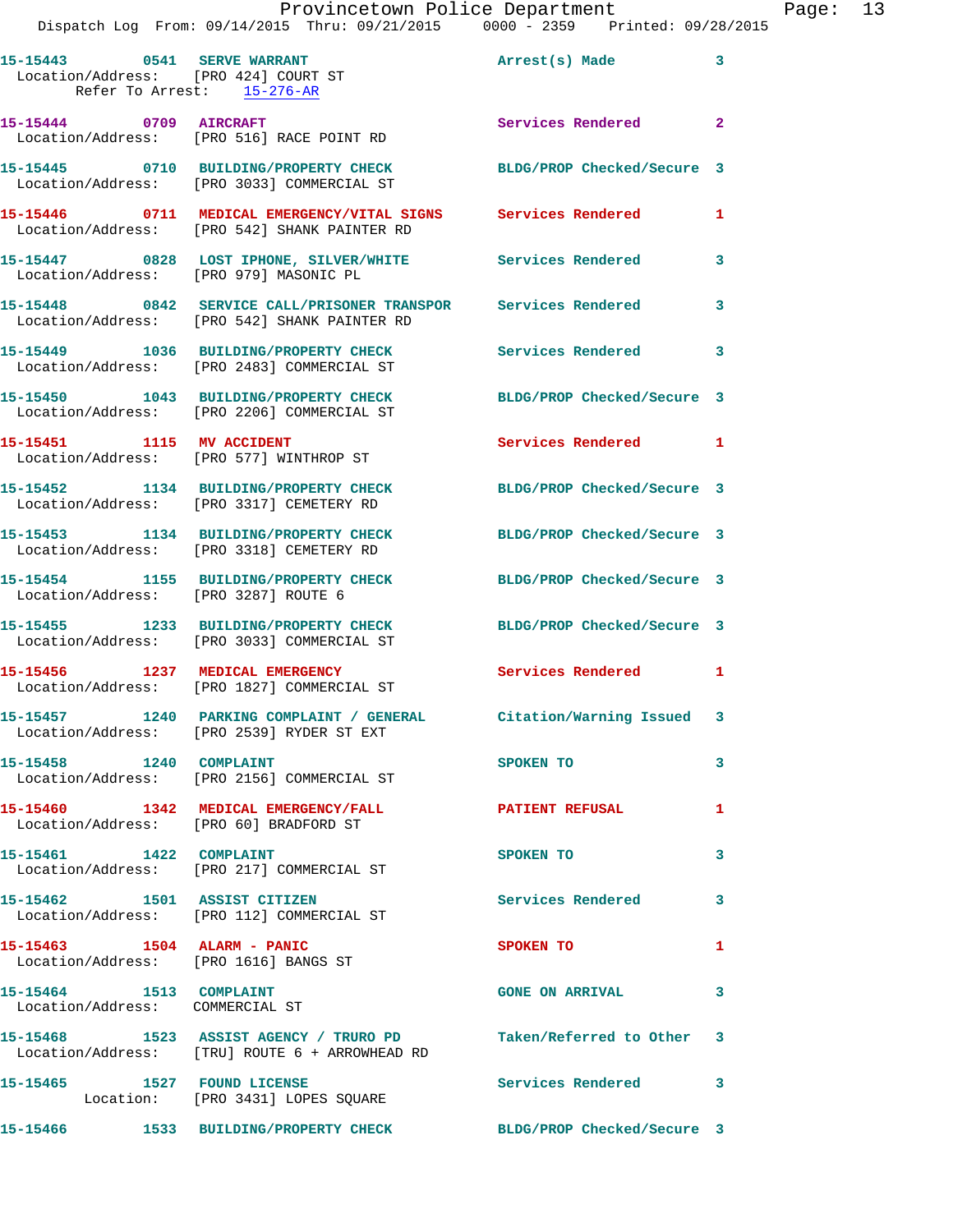|                               | Provincetown Police Department<br>Dispatch Log From: 09/14/2015 Thru: 09/21/2015 0000 - 2359 Printed: 09/28/2015 |                            |                |
|-------------------------------|------------------------------------------------------------------------------------------------------------------|----------------------------|----------------|
|                               |                                                                                                                  |                            |                |
|                               | Location/Address: [PRO 1778] SHANK PAINTER RD                                                                    |                            |                |
|                               | 15-15469 1549 BUILDING/PROPERTY CHECK<br>Location/Address: [PRO 3033] COMMERCIAL ST                              | BLDG/PROP Checked/Secure 3 |                |
|                               | 15-15470 1616 ASSIST AGENCY / TRURO PD Taken/Referred to Other<br>Location/Address: [TRU] CABRAL FARM RD         |                            | 3              |
| Location/Address: ROUTE 6     | 15-15471 1622 HAZARDS-TRASH IN ROADWAY Removed Hazard                                                            |                            | $\mathbf{2}$   |
|                               | 15-15472 1638 DOG BITE<br>Location/Address: CENTER ST + BRADFORD ST                                              | <b>Services Rendered</b>   | 2              |
|                               | 15-15473 1709 NO TRESPASS ORDER<br>Location/Address: [PRO 539] SHANK PAINTER RD                                  | SPOKEN TO                  | $\overline{a}$ |
|                               | 15-15474 1723 MV ACCIDENT<br>Location/Address: [PRO 2489] BRADFORD ST                                            | <b>Services Rendered</b>   | 1              |
| 15-15476 1744 ALARM - FIRE    | Location/Address: [PRO 3364] HARBOUR DR                                                                          | False Alarm                | 1              |
|                               | 15-15477 1750 MEDICAL EMERGENCY<br>Location/Address: [PRO 1782] BRADFORD ST                                      | Transported to Hospital 1  |                |
| 15-15478 1750 TRESPASS        | Location/Address: [PRO 395] COMMERCIAL ST                                                                        | Could Not Locate           | $\overline{2}$ |
|                               | 15-15479   1756   BUILDING/PROPERTY CHECK   BLDG/PROP Checked/Secure   3<br>Location/Address: THISTLEMORE WAY    |                            |                |
|                               | 15-15480 1802 PARKING COMPLAINT / GENERAL Services Rendered<br>Location/Address: [PRO 1354] COMMERCIAL ST        |                            | 3              |
| 15-15481 1835 MV STOP         | Location/Address: [PRO 539] SHANK PAINTER RD                                                                     | <b>VERBAL WARNING</b>      | 3              |
| 15-15482 1841 MV STOP         | Location/Address: [PRO 1618] BRADFORD ST                                                                         | <b>VERBAL WARNING</b>      | 3              |
| 15-15483 1844 MV DISABLED     | Location/Address: [PRO 1897] COMMERCIAL ST                                                                       | Services Rendered          | $\overline{2}$ |
|                               | 15-15485 1846 FOUND CREDIT CARD<br>Location/Address: [PRO 542] SHANK PAINTER RD                                  | <b>Services Rendered</b>   | 3              |
|                               | 15-15484 1855 CRUISER ESCORT<br>Location/Address: [PRO 3430] COMMERCIAL ST                                       | <b>Services Rendered</b>   | 3              |
|                               | 15-15486 1953 BUILDING/PROPERTY CHECK BLDG/PROP Checked/Secure 3<br>Location/Address: [PRO 519] RACE POINT RD    |                            |                |
|                               | 15-15487 2008 PARK, WALK & TALK<br>Location/Address: [PRO 105] COMMERCIAL ST                                     | Services Rendered          | 2              |
| 15-15488 2019 NOISE COMPLAINT | Location/Address: [PRO 112] COMMERCIAL ST                                                                        | Services Rendered          | 3              |
|                               | 15-15489 2043 BUILDING/PROPERTY CHECK BLDG/PROP Checked/Secure 3<br>Location/Address: [PRO 3033] COMMERCIAL ST   |                            |                |
|                               | 15-15490 2046 COMPLAINT - STREET PERFORMERS SPOKEN TO<br>Location/Address: [PRO 2581] COMMERCIAL ST              |                            | 3              |
|                               | Location/Address: KENDALL LN + BRADFORD ST                                                                       |                            | 3              |
| 15-15492 2204 BAR CHECK       | Location/Address: [PRO 399] COMMERCIAL ST                                                                        | Services Rendered          | $\mathbf{2}$   |

Page: 14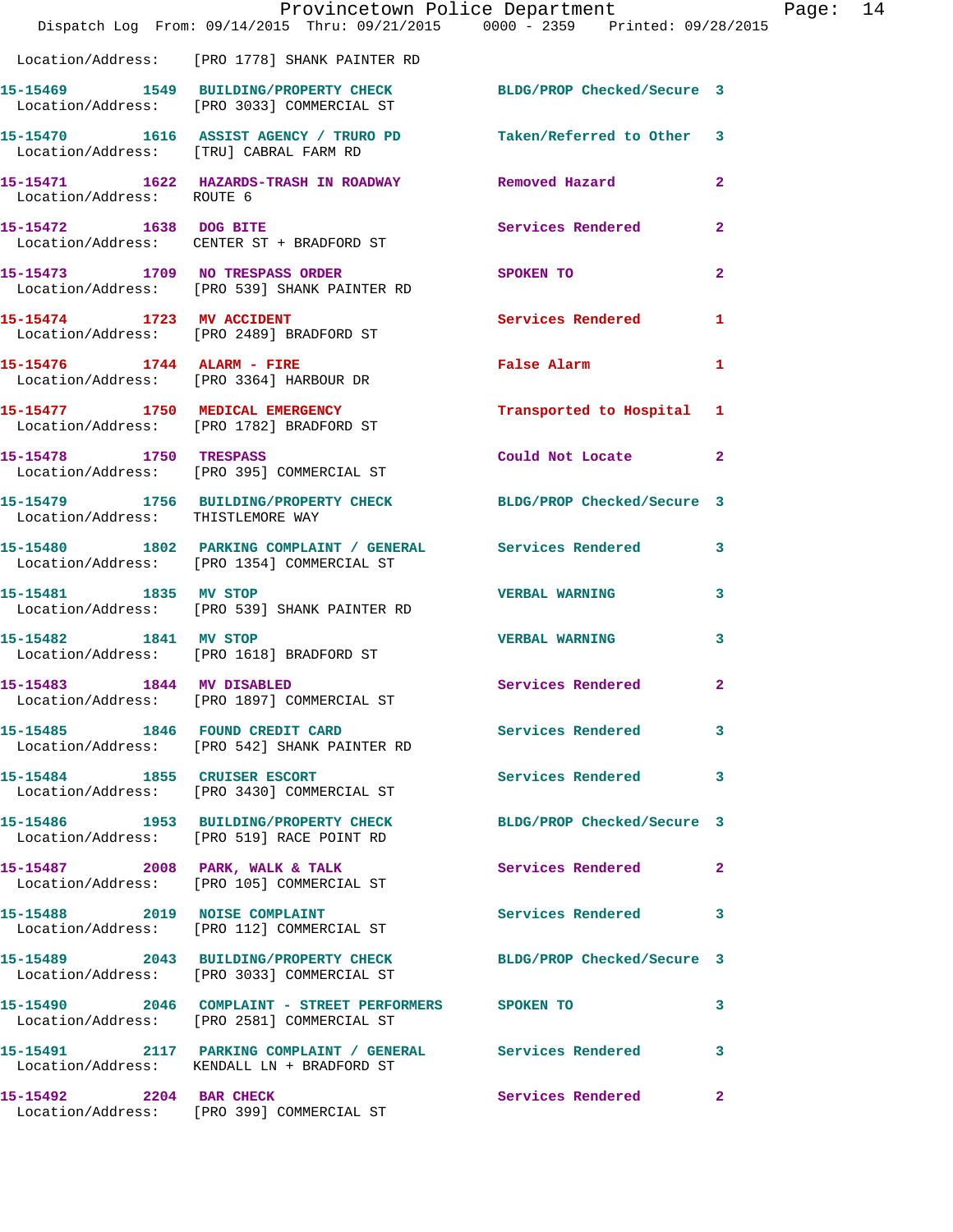|                                                                    |                                                                                       | Provincetown Police Department                                                                                    | Page: 15 |  |
|--------------------------------------------------------------------|---------------------------------------------------------------------------------------|-------------------------------------------------------------------------------------------------------------------|----------|--|
|                                                                    |                                                                                       | Dispatch Log From: 09/14/2015 Thru: 09/21/2015 0000 - 2359 Printed: 09/28/2015                                    |          |  |
|                                                                    | Location/Address: [PRO 433] RYDER ST EXT                                              | 15-15493 2218 BUILDING/PROPERTY CHECK BLDG/PROP Checked/Secure 3                                                  |          |  |
|                                                                    | Location/Address: [PRO 447] JEROME SMITH RD                                           | 15-15494 2324 BUILDING/PROPERTY CHECK BLDG/PROP Checked/Secure 3                                                  |          |  |
|                                                                    |                                                                                       | 15-15495 2343 BUILDING/PROPERTY CHECK BLDG/PROP Checked/Secure 3<br>Location/Address: [PRO 1778] SHANK PAINTER RD |          |  |
|                                                                    |                                                                                       | 15-15496 2351 BUILDING/PROPERTY CHECK BLDG/PROP Checked/Secure 3<br>Location/Address: [PRO 3033] COMMERCIAL ST    |          |  |
| For Date: 09/20/2015 - Sunday                                      |                                                                                       |                                                                                                                   |          |  |
|                                                                    | 15-15497 0000 LOBBY TRAFFIC<br>Location/Address: [PRO 542] SHANK PAINTER RD           | Services Rendered 2                                                                                               | 24       |  |
|                                                                    | Location/Address: [PRO 1989] COMMERCIAL ST                                            | 15-15498 0018 BUILDING/PROPERTY CHECK BLDG/PROP Checked/Secure 3                                                  |          |  |
|                                                                    | Location/Address: [PRO 595] BRADFORD ST                                               | 15-15499 0029 MV OBSERVANCE / ASSIGNMENT Services Rendered 3                                                      |          |  |
| 15-15500 0049 MV STOP<br>Location/Address: HOWLAND ST              |                                                                                       | <b>VERBAL WARNING</b> 3                                                                                           |          |  |
|                                                                    | 15-15502 0140 DISTURBANCE<br>Location/Address: [PRO 208] COMMERCIAL ST                | SPOKEN TO AND TO A THE SPOKEN TO<br>-1                                                                            |          |  |
|                                                                    | Location/Address: [PRO 146] COMMERCIAL ST                                             | 15-15504 0208 UNCONSCIOUS/TRANSPORT Transported to Hospital 1                                                     |          |  |
|                                                                    | 15-15505 0238 PARK, WALK & TALK<br>Location/Address: [PRO 1780] JOHNSON ST            | Services Rendered 2                                                                                               |          |  |
|                                                                    | Location/Address: [PRO 1971] SCHOOL ST                                                | 15-15506 0348 SUSPICIOUS/TRANSPORT Transported to Hospital 2                                                      |          |  |
|                                                                    | 15-15507 0353 MEDICAL/UNFOUNDED<br>Location/Address: [PRO 539] SHANK PAINTER RD       | Services Rendered 1                                                                                               |          |  |
|                                                                    | 15-15511 0844 BUILDING/PROPERTY CHECK<br>Location/Address: [PRO 530] SHANK PAINTER RD | BLDG/PROP Checked/Secure 3                                                                                        |          |  |
|                                                                    | Location/Address: [PRO 488] MAYFLOWER AVE                                             | 15-15512 0908 BUILDING/PROPERTY CHECK BLDG/PROP Checked/Secure 3                                                  |          |  |
| Location/Address: [PRO 2519] ROUTE 6                               | 15-15513 0919 UNREGISTERED GOLF CART                                                  | No Action Required 2                                                                                              |          |  |
|                                                                    | 15-15514 0931 VERBAL BRAKE LIGHT<br>Location/Address: [PRO 43] BRADFORD ST            | VERBAL WARNING 3                                                                                                  |          |  |
|                                                                    | Location/Address: [PRO 3033] COMMERCIAL ST                                            | 15-15515 0936 BUILDING/PROPERTY CHECK BLDG/PROP Checked/Secure 3                                                  |          |  |
|                                                                    | 15-15516 0946 VERBAL 1-WAY<br>Location/Address: [PRO 1268] COMMERCIAL ST              | VERBAL WARNING 3                                                                                                  |          |  |
| 15-15517 0959 FOUND PURSE                                          | Location/Address: [PRO 208] COMMERCIAL ST                                             | Services Rendered 3                                                                                               |          |  |
|                                                                    | Location/Address: [PRO 3908] COMMERCIAL ST                                            | 15-15518 1024 PARK, WALK & TALK 6 Services Rendered 2                                                             |          |  |
|                                                                    | Location/Address: [PRO 3033] COMMERCIAL ST                                            | 15-15519 1032 BUILDING/PROPERTY CHECK BLDG/PROP Checked/Secure 3                                                  |          |  |
| 15-15520 1048 COMPLAINT/BOLO<br>Location/Address: PROVINCELANDS RD |                                                                                       | Services Rendered 3                                                                                               |          |  |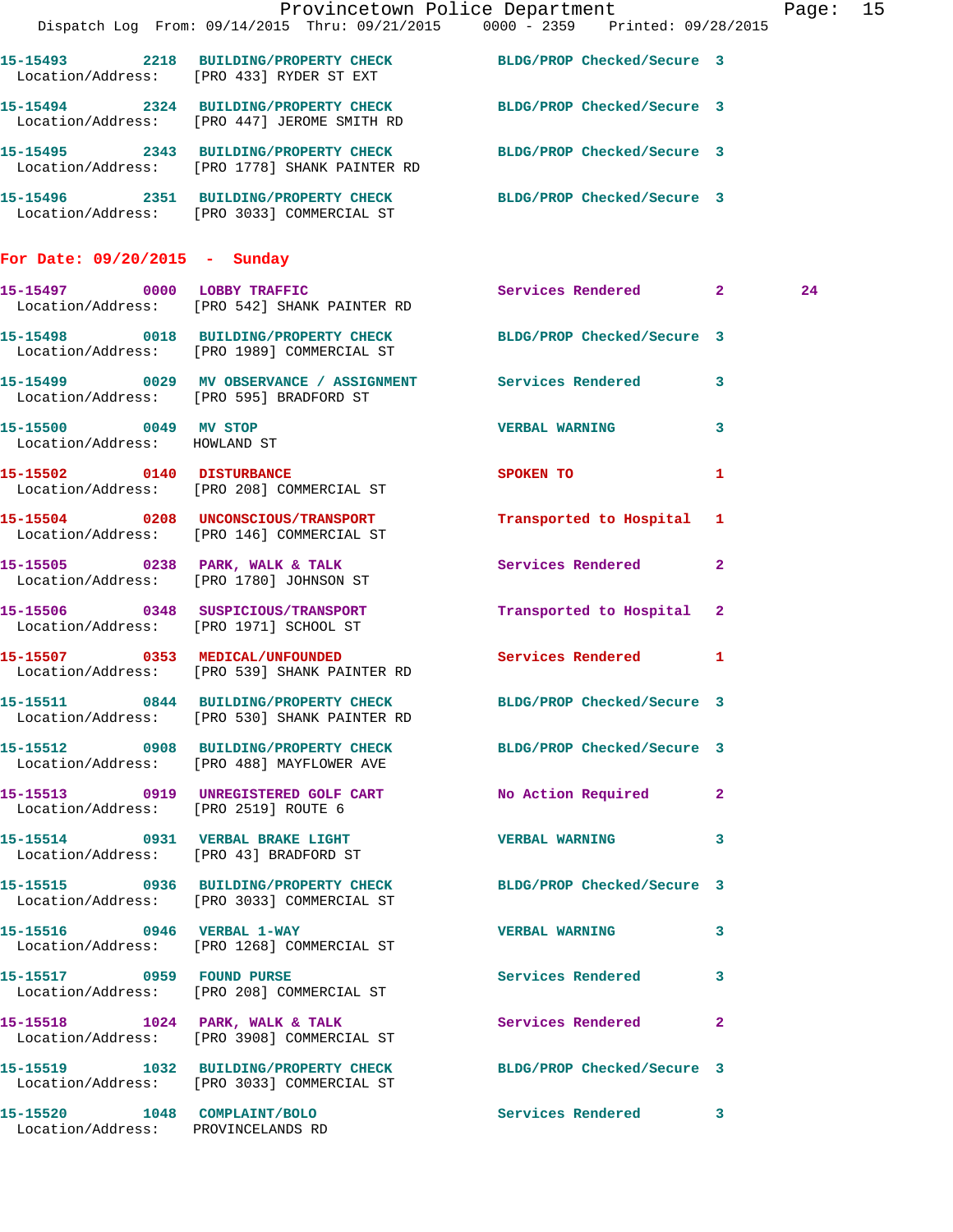|                                                                     | 15-15521 1138 ASSIST ELECTRONIC MONITOR Services Rendered<br>Location/Address: [PRO 401] COMMERCIAL ST     |                                       | 3            |    |
|---------------------------------------------------------------------|------------------------------------------------------------------------------------------------------------|---------------------------------------|--------------|----|
|                                                                     | 15-15523 1211 FLIGHT COVERAGE<br>Location/Address: [PRO 516] RACE POINT RD                                 | Services Rendered                     | $\mathbf{2}$ |    |
| 15-15524 1322 MEDICAL EMERGENCY<br>Location/Address: OLD COLONY WAY |                                                                                                            | <b>PATIENT REFUSAL</b>                | 1            |    |
|                                                                     | 15-15525 1323 MV ACCIDENT<br>Location/Address: [PRO 2991] SNOWS LN                                         | Services Rendered                     | $\mathbf{1}$ |    |
|                                                                     | 15-15526 1417 BUILDING/PROPERTY CHECK<br>Location/Address: [PRO 519] RACE POINT RD                         | BLDG/PROP Checked/Secure 3            |              |    |
|                                                                     | 15-15527 1559 PARK, WALK & TALK<br>Location/Address: [PRO 105] COMMERCIAL ST                               | Services Rendered 2                   |              |    |
|                                                                     | 15-15528 1634 BUILDING/PROPERTY CHECK<br>Location/Address: [PRO 3033] COMMERCIAL ST                        | BLDG/PROP Checked/Secure 3            |              |    |
|                                                                     | 15-15529 1724 LOST/FOUND PROPERTY<br>Location: [PRO 3431] LOPES SQUARE                                     | Services Rendered                     | 3            |    |
|                                                                     | 15-15531 1831 ASSIST CITIZEN<br>Location/Address: [PRO 269] COMMERCIAL ST                                  | Services Rendered                     | 3            |    |
|                                                                     | 15-15532 1850 BAR CHECK<br>Location/Address: [PRO 3837] COMMERCIAL ST                                      | Services Rendered                     | $\mathbf{2}$ |    |
| 15-15533 1921 MV STOP                                               | Location: [PRO 3431] LOPES SQUARE                                                                          | VERBAL WARNING 3                      |              |    |
|                                                                     | 15-15534 1928 BUILDING/PROPERTY CHECK<br>Location/Address: [PRO 3033] COMMERCIAL ST                        | BLDG/PROP Checked/Secure 3            |              |    |
| 15-15535 1929 MV COMPLAINT<br>Location/Address: COMMERCIAL ST       |                                                                                                            | Services Rendered 2                   |              |    |
|                                                                     | 15-15536 1954 DISTURBANCE<br>Location/Address: [PRO 223] COMMERCIAL ST                                     | Peace Restored and the Peace Restored | 1            |    |
| 15-15537 2020 MV STOP                                               | Location/Address: [PRO 2704] COMMERCIAL ST                                                                 | <b>VERBAL WARNING</b>                 | 3            |    |
|                                                                     | 15-15541 2125 BUILDING/PROPERTY CHECK<br>Location/Address: [PRO 182] COMMERCIAL ST                         | BLDG/PROP Checked/Secure 3            |              |    |
| 15-15543  2256  LOBBY TRAFFIC                                       | Location/Address: [PRO 542] SHANK PAINTER RD                                                               | Services Rendered 3                   |              | 23 |
|                                                                     | 15-15544 2323 BUILDING/PROPERTY CHECK<br>Location/Address: [PRO 519] RACE POINT RD                         | BLDG/PROP Checked/Secure 3            |              |    |
|                                                                     | 15-15545 2336 BUILDING/PROPERTY CHECK<br>Location/Address: [PRO 3259] MACMILLAN WHARF                      | BLDG/PROP Checked/Secure 3            |              |    |
|                                                                     | 15-15546 2343 BUILDING/PROPERTY CHECK<br>Location/Address: [PRO 182] COMMERCIAL ST                         | BLDG/PROP Checked/Secure 3            |              |    |
|                                                                     | 15-15548 2345 MV OBSERVANCE / ASSIGNMENT Services Rendered<br>Location/Address: HIGH POLE HL + BRADFORD ST |                                       | 3            |    |
|                                                                     | 15-15547 2347 BUILDING/PROPERTY CHECK<br>Location/Address: [PRO 3033] COMMERCIAL ST                        | BLDG/PROP Checked/Secure 3            |              |    |
|                                                                     | 15-15549 2354 BUILDING/PROPERTY CHECK<br>Location/Address: [PRO 447] JEROME SMITH RD                       | BLDG/PROP Checked/Secure 3            |              |    |
|                                                                     |                                                                                                            |                                       |              |    |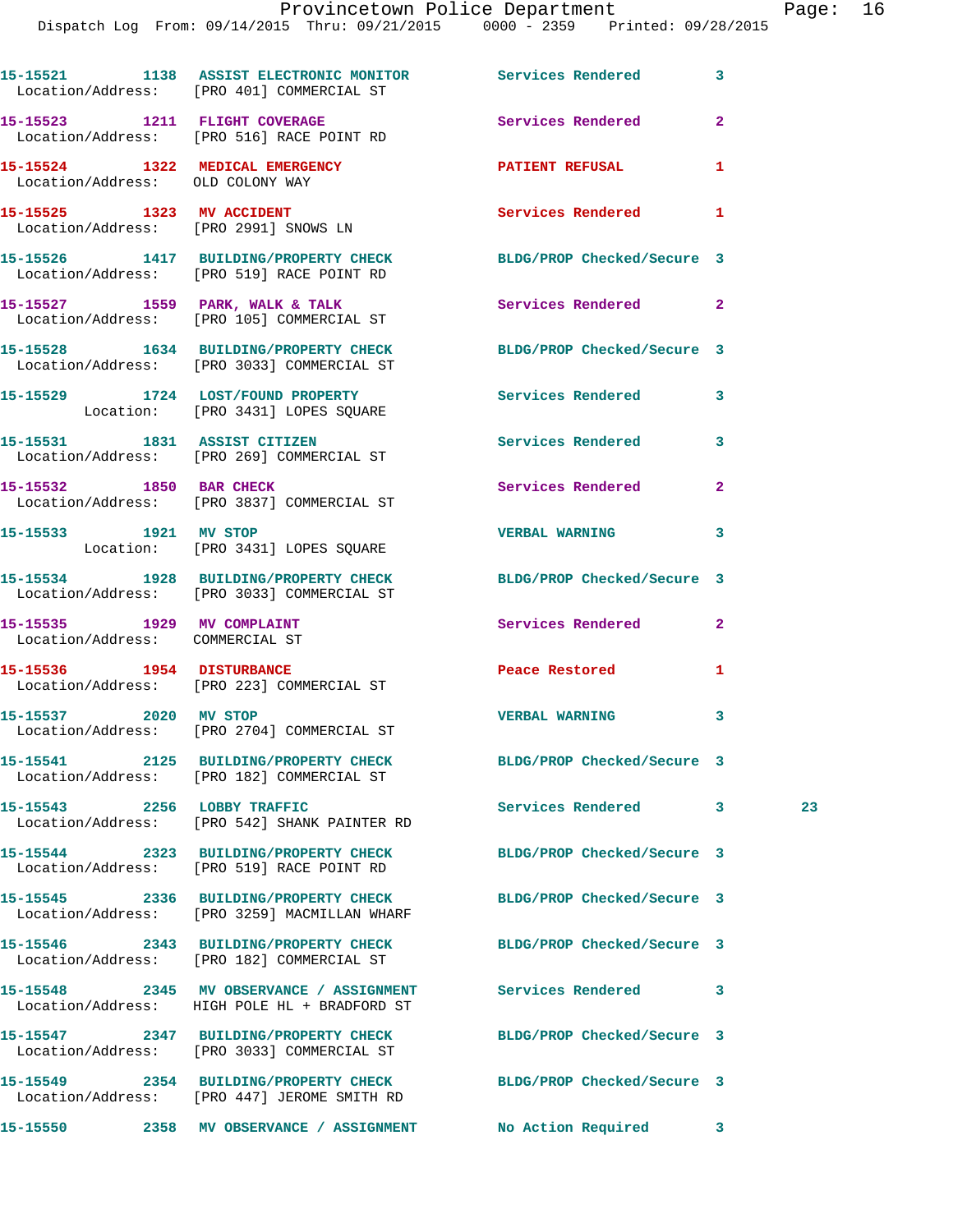Location/Address: SHANK PAINTER RD + JEROME SMITH RD

## **For Date: 09/21/2015 - Monday**

| 15-15551 0002 MV STOP                                                                               | Location: [PRO 3431] LOPES SQUARE                                                      | <b>VERBAL WARNING</b>      | $\overline{\mathbf{3}}$ |
|-----------------------------------------------------------------------------------------------------|----------------------------------------------------------------------------------------|----------------------------|-------------------------|
| Location/Address: [PRO 554] TREMONT ST                                                              | 15-15552 0018 BUILDING/PROPERTY CHECK                                                  | BLDG/PROP Checked/Secure 3 |                         |
|                                                                                                     | 15-15553 0056 BUILDING/PROPERTY CHECK<br>Location/Address: [PRO 2109] THISTLEMORE      | BLDG/PROP Checked/Secure 3 |                         |
| Location/Address: [PRO 94] BRADFORD ST                                                              | 15-15554 0114 MV OBSERVANCE / ASSIGNMENT Services Rendered 3                           |                            |                         |
|                                                                                                     | 15-15555 0126 BUILDING/PROPERTY CHECK<br>Location/Address: [PRO 433] RYDER ST EXT      | BLDG/PROP Checked/Secure 3 |                         |
|                                                                                                     | 15-15556 0203 BUILDING/PROPERTY CHECK<br>Location/Address: [PRO 3033] COMMERCIAL ST    | BLDG/PROP Checked/Secure 3 |                         |
|                                                                                                     | 15-15557 0247 BUILDING/PROPERTY CHECK<br>Location/Address: [PRO 1778] SHANK PAINTER RD | BLDG/PROP Checked/Secure 3 |                         |
| 15-15558 0314 MV TURNED OVER<br>Location/Address: [PRO 2521] ROUTE 6<br>Refer To Accident: 15-62-AC |                                                                                        | Transported to Hospital 1  |                         |
|                                                                                                     | 15-15559 0533 911 GENERAL/TTY<br>Location/Address: [PRO 542] SHANK PAINTER RD          | <b>Services Rendered</b>   | $\mathbf{1}$            |
| 15-15560 0536 AIRPORT COVERAGE                                                                      | Location/Address: [PRO 516] RACE POINT RD                                              | Services Rendered          | $\mathbf{2}$            |
| 15-15561 0544 LOST DOG<br>Location/Address: [PRO 3287] ROUTE 6                                      |                                                                                        | Services Rendered          | $\overline{\mathbf{2}}$ |
| 15-15562 0551 COMPLAINT<br>Location/Address: [PRO 3287] ROUTE 6                                     |                                                                                        | Unfounded                  | 3                       |
| 15-15563 0605 LIFT ASSIST                                                                           | Location/Address: [PRO 781] CAPTAIN BERTIES WAY                                        | Services Rendered          | 1                       |
| 15-15564 0746 COURT RUN                                                                             | Location: [ORL] ORLEANS DISTRICT COURT                                                 | <b>Services Rendered</b>   | 3                       |
|                                                                                                     | 15-15565 0754 BUILDING/PROPERTY CHECK<br>Location/Address: [PRO 3430] COMMERCIAL ST    | Services Rendered          | $\mathbf{3}$            |
| 15-15566 0811 HIGH SCHOOL                                                                           | Location/Address: [PRO 569] WINSLOW ST                                                 | <b>Services Rendered</b>   | $\mathbf{3}$            |
|                                                                                                     | 15-15567 0907 BUILDING/PROPERTY CHECK<br>Location/Address: [PRO 3033] COMMERCIAL ST    | BLDG/PROP Checked/Secure 3 |                         |
|                                                                                                     | 15-15568 0916 D.O.T. FROM OUCH<br>Location/Address: [PRO 440] HARRY KEMP WAY           | Transported to Hospital 1  |                         |
| 15-15569 0959 WELL BEING CHECK                                                                      | Location/Address: [PRO 3222] ALDEN ST                                                  | Services Rendered          | 3                       |
| 15-15570 1111 MV DISABLED                                                                           | Location/Address: CONWELL ST + ROUTE 6                                                 | Services Rendered          | $\mathbf{2}$            |
| Location/Address: [PRO 2754] ROUTE 6                                                                | 15-15571 1134 ASSIST AGENCY / MUTUAL AID                                               | <b>Services Rendered</b>   | $\overline{\mathbf{3}}$ |
|                                                                                                     | 15-15572 1149 MV ACCIDENT/MINOR<br>Location/Address: [PRO 526] RYDER ST EXT            | Services Rendered          | 1                       |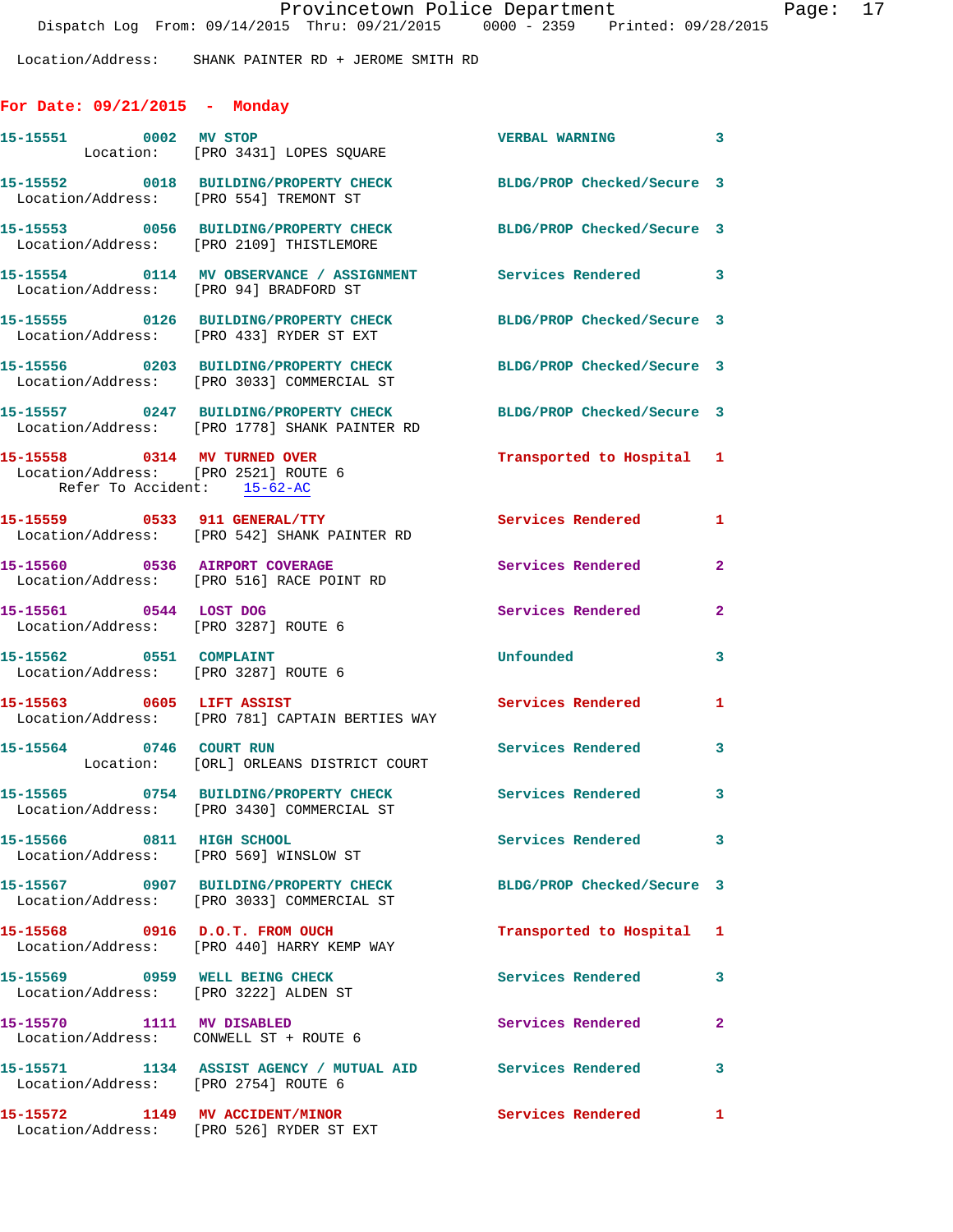|                                                             | 15-15573 1156 SERVICE CALL<br>Location/Address: [PRO 542] SHANK PAINTER RD                                     | SPOKEN TO                  | 3                       |
|-------------------------------------------------------------|----------------------------------------------------------------------------------------------------------------|----------------------------|-------------------------|
|                                                             | 15-15575 1309 MEDICAL EMERGENCY/LIFT ASSIST PATIENT REFUSAL<br>Location/Address: [PRO 395] COMMERCIAL ST       |                            | 1                       |
|                                                             | 15-15576 1311 MV VANDALISM<br>Location/Address: COMMERCIAL ST + CONANT ST                                      | SPOKEN TO                  | $\overline{2}$          |
| 15-15577 1319 COMPLAINT                                     | Location/Address: [PRO 537] SHANK PAINTER RD                                                                   | SPOKEN TO                  | 3                       |
| 15-15578 1320 SERVICE CALL                                  | Location/Address: [PRO 2984] COMMERCIAL ST                                                                     | SPOKEN TO                  | 3                       |
|                                                             | 15-15579 1330 BUILDING/PROPERTY CHECK<br>Location/Address: [PRO 995] MILLER HILL RD                            | Services Rendered          | 3                       |
| 15-15580 1401 MV STOP                                       | Location/Address: [PRO 3166] SHANK PAINTER RD                                                                  | <b>VERBAL WARNING</b>      | 3                       |
| 15-15581 1405 MV STOP                                       | Location/Address: BRADFORD ST EXT + W VINE ST                                                                  | <b>VERBAL WARNING</b>      | 3                       |
|                                                             | 15-15582 1421 MEDICAL EMERGENCY<br>Location/Address: [PRO 3222] ALDEN ST                                       | <b>Services Rendered</b>   | 1                       |
|                                                             | 15-15583 1537 SERVE SUMMONS<br>Location/Address: [PRO 1179] NELSON AVE                                         | Could Not Locate           | 3                       |
| 15-15584 1547 TRESPASS                                      | Location/Address: [PRO 2521] ROUTE 6                                                                           | Taken/Referred to Other    | 2                       |
|                                                             | 15-15585 1548 PARK, WALK & TALK<br>Location/Address: [PRO 440] HARRY KEMP WAY                                  | <b>Services Rendered</b>   | $\mathbf{2}$            |
| Location/Address: [PRO 43] BRADFORD ST                      | 15-15587 1648 MV OBSERVANCE / ASSIGNMENT Services Rendered                                                     |                            | 3                       |
|                                                             | 15-15588 1706 PARK, WALK & TALK<br>Location/Address: [PRO 105] COMMERCIAL ST                                   | Services Rendered          | $\mathbf{2}$            |
| 15-15589 1835 SERVE WARRANT                                 | Location/Address: [PRO 2085] FREEMAN ST                                                                        | Could Not Locate           | 3                       |
|                                                             | 15-15590 1859 TAXI CALLS/COMPLAINTS/INSPECTI Services Rendered<br>Location/Address: [PRO 542] SHANK PAINTER RD |                            | $\overline{\mathbf{2}}$ |
| 15-15591 1901 SERVE WARRANT                                 | Location/Address: [PRO 1119] WAREHAM ST                                                                        | Could Not Locate           | 3                       |
| 15-15592 1911 MV COMPLAINT<br>Location/Address: STANDISH ST |                                                                                                                | Vehicle Towed              | $\overline{a}$          |
|                                                             | 15-15593 1931 BUILDING/PROPERTY CHECK<br>Location/Address: [PRO 182] COMMERCIAL ST                             | BLDG/PROP Checked/Secure 3 |                         |
|                                                             | 15-15594 1952 BUILDING/PROPERTY CHECK<br>Location/Address: [PRO 519] RACE POINT RD                             | BLDG/PROP Checked/Secure 3 |                         |
|                                                             | 15-15595 2004 BUILDING/PROPERTY CHECK<br>Location/Address: [PRO 3033] COMMERCIAL ST                            | BLDG/PROP Checked/Secure 3 |                         |
|                                                             | 15-15596 2106 BUILDING/PROPERTY CHECK<br>Location/Address: [PRO 182] COMMERCIAL ST                             | BLDG/PROP Checked/Secure 3 |                         |
| 15-15597 2207 MV STOP<br>Location/Address: COMMERCIAL ST    |                                                                                                                | <b>VERBAL WARNING</b>      | 3                       |
| 15-15598 2210 COMPLAINT                                     |                                                                                                                | <b>GONE ON ARRIVAL</b>     | 3                       |